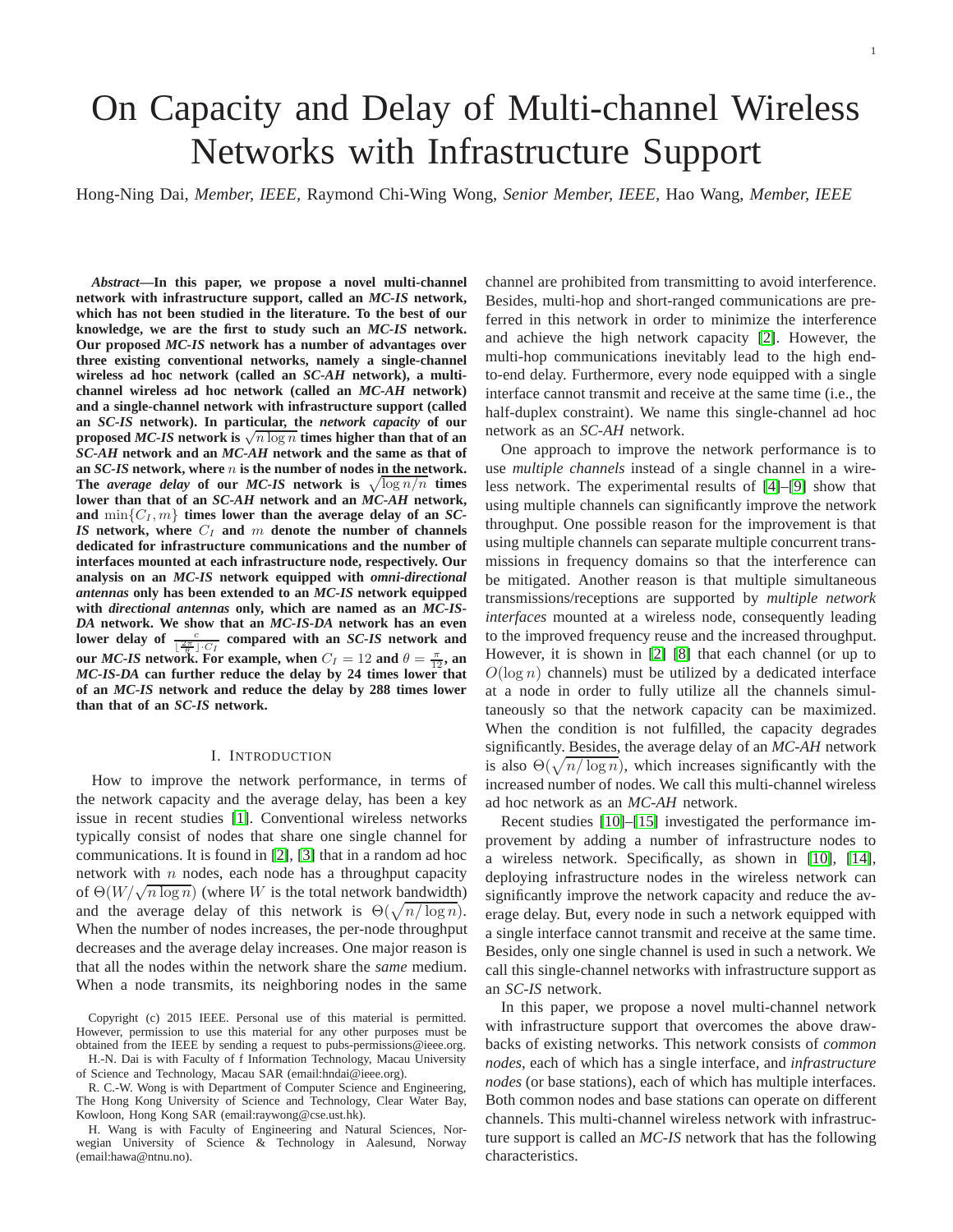<span id="page-1-0"></span>TABLE I COMPARISON WITH OTHER EXISTING WIRELESS NETWORKS

|                   | Pure Ad Hoc           | Ad Hoc with Infrastructure |
|-------------------|-----------------------|----------------------------|
| Single Channel    | <i>SC-AH</i> networks | <i>SC-IS</i> networks      |
|                   | $[2]$ , $[3]$         | $[10]-[17]$                |
| Multiple Channels | $MC$ -AH networks     | <i>MC-IS</i> networks      |
|                   | [4]-[9]               | (this paper)               |

- Each common node is equipped with a single network interface card (NIC). Each base station is equipped with multiple NICs.
- There are multiple non-overlapping channels available. Each NIC at either a common node or a base station can switch to different channels quickly.
- Base stations are connected via a *wired* network that has much higher bandwidth than a wireless network.
- Each common node with a single NIC can communicate with either another common node or a base station, where a communication with another common node is called an ad-hoc communication and a communication with a base station is called an infrastructure communication. But, a common node supports only one transmission or one reception at a time. Besides, it cannot simultaneously transmit and receive (i.e., it is in a *half-duplex* mode).
- Each base station with multiple NICs can communicate with more than one common node. In addition, a base station can also work in a *full-duplex* mode, i.e., transmissions and receptions can occur in parallel.

Our proposed *MC-IS* networks have provided a solution to the new applications, such as *Device-to-Device* (D2D) networks [\[18\]](#page-14-2), wireless sensor networks (WSNs), smart grid and smart home [\[19\]](#page-14-3), [\[20\]](#page-14-4). For example, the theoretical analysis on the throughput and the delay of *MC-IS* networks can be used to analyze the performance of the *overlaid* D2D networks (refer to Section [VII-C](#page-12-0) for more details).

Table [I](#page-1-0) compares our proposed *MC-IS* networks with other existing networks, where one can observe that *MC-IS* networks can fully exploit the benefits of both *MC-AH* networks and *SC-IS* networks and can potentially have a better network performance (in terms of the network capacity and the delay) than other existing networks. However, to the best of our knowledge, *there is no theoretical analysis on the capacity and the average delay of an MC-IS network*. The goal of this paper is to investigate the performance of an *MC-IS* network and to explore the advantages of this network. The primary research contributions of our paper are summarized as follows.

- (1) We formally identify an *MC-IS* network that characterizes the features of *multi-channel* wireless networks with *infrastructure support*. *To the best of our knowledge, the capacity and the average delay of an MC-IS network have not been studied before*.
- (2) We propose a *general* theoretical framework to analyze the capacity and the average delay. We show that other existing networks can be regarded as special cases of our *MC-IS* network in our theoretical framework. Besides, we find that our *MC-IS* networks are limited by *four requirements* (to be defined in Section [IV\)](#page-4-0) *simultaneously* but the existing networks are only limited by subsets

of them (not all of them). This means that studying the performance of our *MC-IS* networks is more challenging but it is more useful and realistic to consider four requirements simultaneously since they exist naturally in real life applications.

- (3) Our proposed *MC-IS* network has a lot of advantages over existing related networks. In particular, an *MC-IS* network can achieve the *optimal* per-node throughput W, which is  $\sqrt{n \log n}$  times higher than that of an *SC-AH* network and an *MC-AH* network and the same as that of an *SC-IS* network, while maintaining the smallest delay, which is  $\sqrt{\log n/n}$  times lower than that of an *SC-AH* network and an *MC-AH* network, and  $\min\{C_I, m\}$  times lower than that of an *SC-IS* network. The performance improvement mainly owes to the multiple NICs at a base station, compared with a single NIC at a base station in *SC-IS* networks. As a result, our *MC-IS* networks have a better performance than *SC-IS* networks though the theoretical analysis is also more complicated than that of *SC-IS* networks.
- (4) We also extend our *MC-IS* networks with the consideration of using *directional antennas* instead of *omnidirectional antennas*. Specifically, all aforementioned networks (i.e., *SC-AH* networks, *MC-AH* networks, *SC-IS* networks and our *MC-IS* networks) are equipped with omni-directional antennas but the extended *MC-IS* networks have both the base stations and all common nodes equipped with *directional* antennas. We name the extended *MC-IS* networks as *MC-IS-DA* networks. We show that an *MC-IS-DA* network can have an even lower delay of  $\frac{c}{\sqrt{\frac{2\pi}{g}} \cdot C_I}$  compared with both an *MC-IS* network and an *SC-IS* network, where  $\theta$  is the beamwidth of a directional antenna mounted at the base station (usually  $\theta < 2\pi$ ). Consider the case of  $C_I = 12$  and  $\theta = \frac{\pi}{12}$  that is feasible in Millimeter-Wave systems [\[21\]](#page-14-5). An *MC-IS-DA* can further reduce the delay by 24 times lower than that of an *MC-IS* network and reduce the delay by 288 times lower than that of an *SC-IS* network.

The remainder of the paper is organized as follows. Section [II](#page-1-1) presents a survey on the related studies to our *MC-IS* network. We present the models used in this paper in Section [III.](#page-2-0) Section [IV](#page-4-0) then summarizes our main results. We next derive the capacity and the delay contributed by *ad hoc communications* in an *MC-IS* network in Section [V.](#page-6-0) Section [VI](#page-9-0) presents the capacity and the delay contributed by *infrastructure communications* in an *MC-IS* network. We extend our analysis with the consideration of directional antennas as well as the mobility and provide the implications of our results in Section [VII.](#page-10-0) Finally, we conclude the paper in Section [VIII.](#page-12-1)

#### II. RELATED WORKS

<span id="page-1-1"></span>We summarize the related works to our study in this section. The first network related to our proposed *MC-IS* network is an *SC-AH* network. An *SC-AH* network has a poor performance due to the following reasons: (i) the interference among multiple concurrent transmissions, (ii) the number of simultaneous transmissions on a single interface and (iii) the multi-hop communications [\[2\]](#page-13-1), [\[3\]](#page-13-2).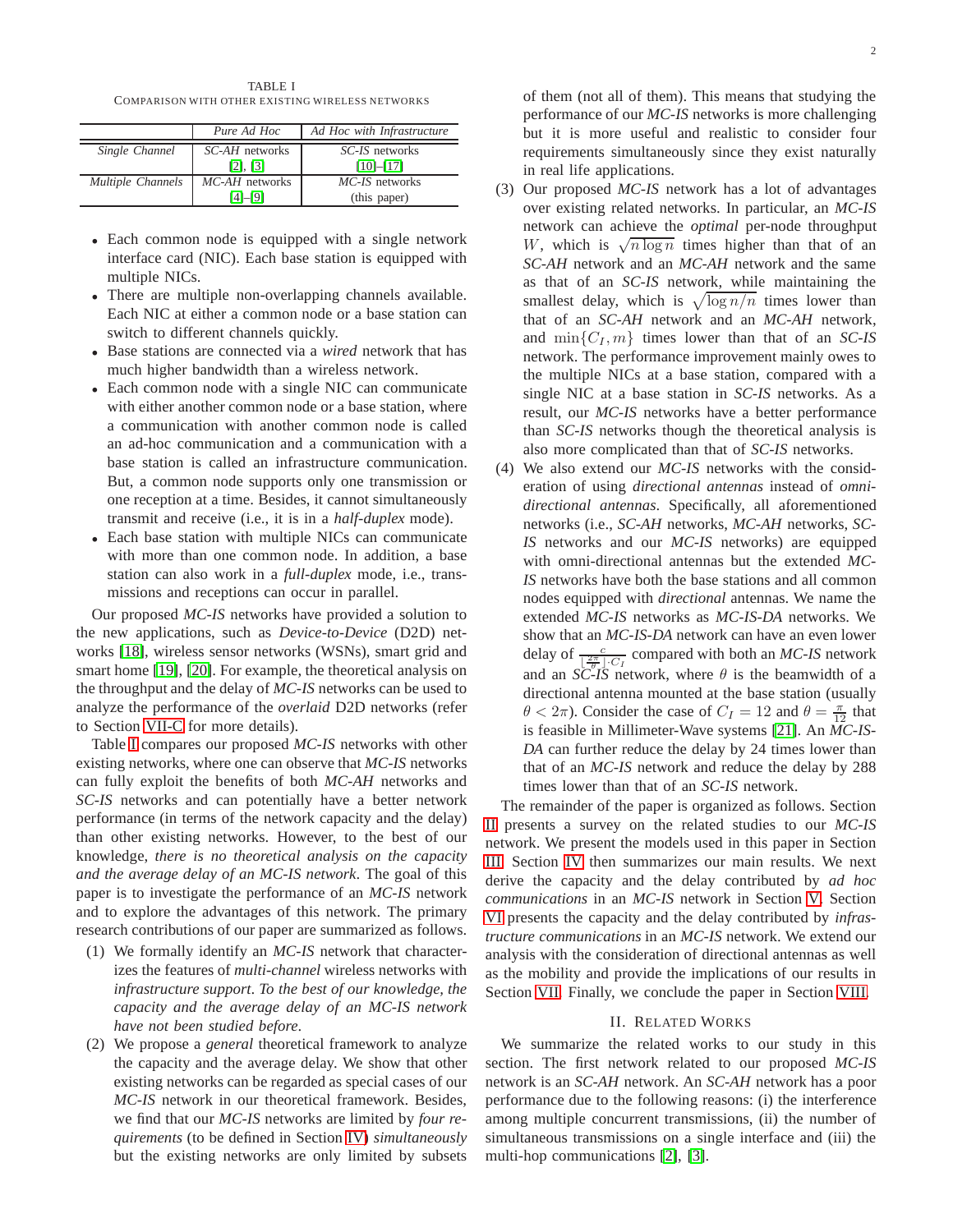The second network related to our *MC-IS* network is an *MC-AH* network, in which multiple channels instead of a single channel are used. Besides, each node in such a network is equipped with multiple NICs instead of single NIC. This network has a higher throughput than an *SC-AH* network because each node can support multiple concurrent transmissions over multiple channels. However, this network suffers from the high delay and the increased deployment complexity. The average delay of an *MC-AH* network is the same as that of an *SC-AH* network, which increases significantly with the number of nodes. The deployment complexity is mainly due to the condition [\[8\]](#page-13-5) that each channel (up to  $O(\log n)$  channels) must be utilized by a dedicated interface at a node so that all the channels are fully utilized simultaneously. When the condition is not fulfilled, the capacity degrades significantly.

The third network related to our *MC-IS* network is an *SC-IS* network [\[10\]](#page-13-6)–[\[17\]](#page-14-1), [\[22\]](#page-14-6). It is shown in [\[10\]](#page-13-6), [\[14\]](#page-13-7) that an *SC-IS* network can significantly improve the network capacity and reduce the average delay. However, an infrastructure node in such a network equipped with a single interface cannot transmit and receive at the same time (i.e., the half-duplex constraint is still enforced). Thus, the communication delay in such an *SC-IS* network is still not minimized. Besides, such *SC-IS* networks also suffer from the poor spectrum reuse.

The fourth network related to our *MC-IS* network is a multi-channel wireless mesh network with infrastructure support (called an *MC-Mesh-IS* network) [\[23\]](#page-14-7)–[\[28\]](#page-14-8), which is the evolution of multi-channel multi-interface wireless mesh networks (called an *MC-Mesh* network) [\[29\]](#page-14-9), [\[30\]](#page-14-10). An *MC-Mesh-IS* network is different from our *MC-IS* network due to the following characteristics of an *MC-Mesh-IS* network:

- (i) a typical *MC-Mesh-IS* network consists of *mesh clients*, *mesh routers* and *mesh gateways* while an *MC-IS* network consists of common nodes and infrastructure nodes.
- (ii) different types of communications exist in the multi-tier hierarchical *MC-Mesh-IS* network, which are far more complicated than an *MC-IS* network. For example, there are communications between mesh clients, communications between mesh gateways, and communications between a mesh gateway and a mesh router.
- (iii) an *MC-Mesh-IS* network uses wireless links to connect the *backbone* networks (corresponding to the infrastructure network in an *MC-IS* network). As a result, the assumption of the unlimited capacity and the interferencefree infrastructure communications in an *MC-IS* network does not hold for an *MC-Mesh-IS* network.
- (iv) the traffic source of an *MC-Mesh-IS* network is either from a mesh client or from the Internet while the traffic always originates from an *MC-IS* network.

Therefore, the analytic framework on the capacity and the delay of such *MC-Mesh-IS* networks is significantly different from that of an *MC-IS* network.

In this paper, we analyze the capacity and the delay of an *MC-IS* network. Although parts of the results on the analysis on the capacity and the delay contributed by ad hoc communications have appeared in [\[31\]](#page-14-11), our analysis in this paper significantly differs from the previous work in the following aspects.



Fig. 1. Network topology of an *MC-IS* network

- <span id="page-2-2"></span>• We derive the capacity and the delay of an *MC-IS* network contributed by infrastructure communications in this paper while [\[31\]](#page-14-11) only addresses the capacity and the delay contributed by ad hoc communications.
- We fully investigate the capacity and the delay of an *MC*-*IS* network with consideration of both infrastructure communications and ad hoc communications. Specifically, we also analyze the average delay and the optimality of our results, all of which have not been addressed in [\[31\]](#page-14-11).
- We also compare our results with other existing networks, such as an *SC-AH* network, an *MC-AH* network and an *SC-IS* network and analyze the generality of our *MC-IS* network in this paper.
- We extend our analysis with consideration of using directional antennas in an *MC-IS* network. Discussions on the mobility are also presented in this paper.

#### III. MODELS

<span id="page-2-0"></span>We adopt the asymptotic notations [\[32\]](#page-14-12) in this paper. We then describe the *MC-IS* network model in Section [III-A.](#page-2-1) Section [III-B](#page-3-0) next gives the definitions of the throughput capacity and the delay.

#### <span id="page-2-1"></span>*A. MC-IS Network Model*

Take Fig. [1](#page-2-2) as an example of *MC-IS* networks. In this network, n common nodes are randomly, uniformly and independently distributed on a unit square plane A. Each node is mounted with a single interface that can switch to one of  $C$  available channels. Each node can be a data source or a destination. All the nodes are homogeneous, which means that they have the same transmission range. In addition, there are b infrastructure nodes, which are also called *base stations* interchangeably throughout the whole paper. We assume that b can be expressed as a square of a constant  $b_0$  (i.e.,  $b_0^2$ ) where  $b_0$  is an integer in order to simplify our discussion. Each base station is equipped with  $m$  interfaces and each interface is associated with a single omni-directional antenna, which can operate on one of  $C$  channels. The plane  $A$ is evenly partitioned into  $b$  equal-sized squares, which are called *BS-cells*. Similar to [\[10\]](#page-13-6), [\[14\]](#page-13-7), [\[15\]](#page-14-0), we also assume that a base station is placed at the center of each *BS-cell*. Unlike a node, a base station is neither a data source nor a destination and it only helps forwarding data for nodes. All the base stations are connected through a wired network without *capacity constraint* and *delay constraint*.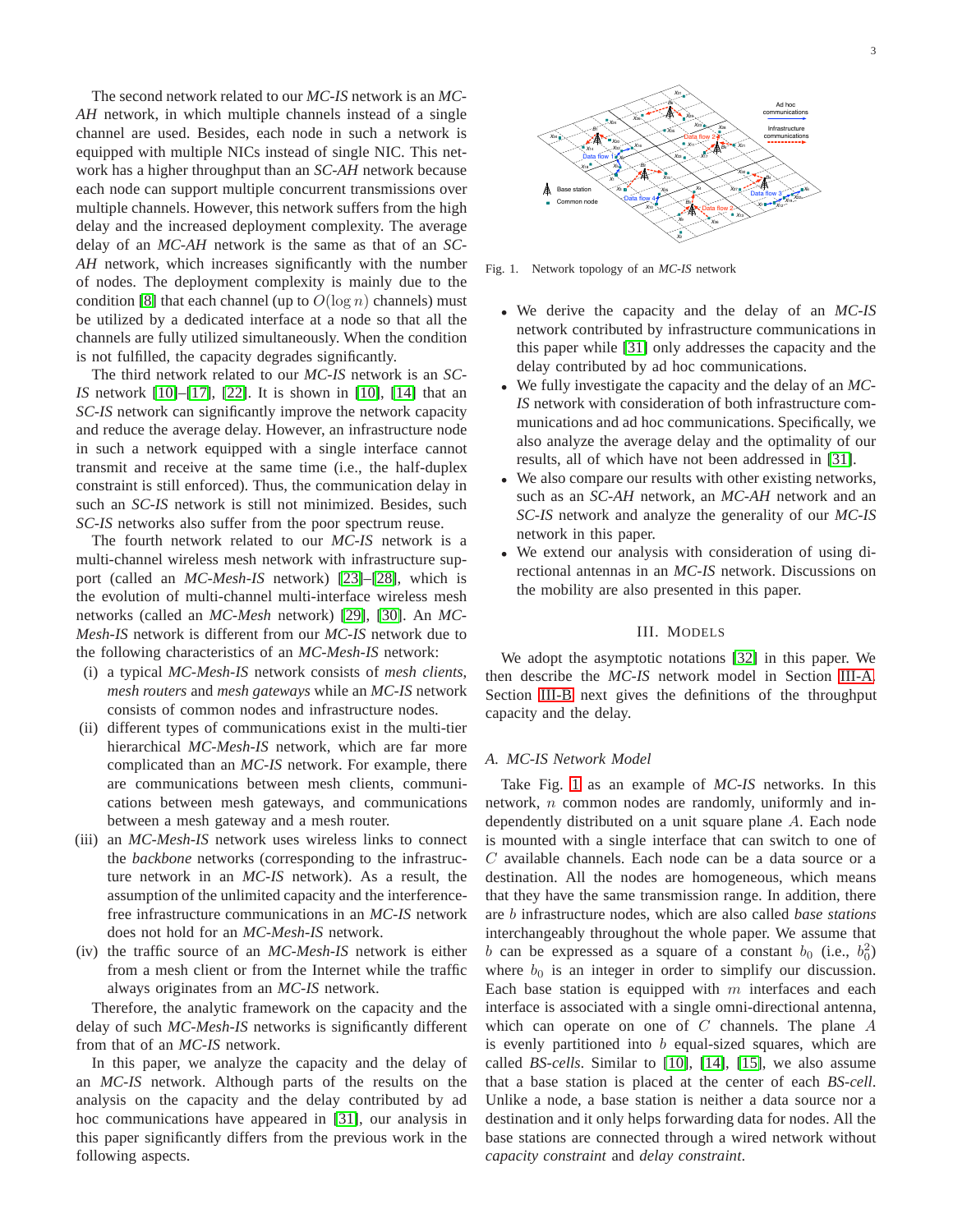There are two kinds of communications in an *MC-IS* network: (i) *Ad hoc communications* between two nodes, which often proceed in a multi-hop manner; (ii) *Infrastructure communications* between a node and a base station, which span a single hop. An infrastructure communication consists of an *uplink* infrastructure communication from a node to a base station, and a *downlink* infrastructure communication from a base station to a node.

In the following, we describe two major components for network communications. The first component is the routing strategy. The second component is the interference model.

*1) Routing Strategy:* In this paper, we consider the H*-maxhop routing strategy*, in which, if the destination is located within  $H(H \geq 1)$  hops from the source node, data packets are transmitted through ad hoc communications. Otherwise, data packets are forwarded to the base station through infrastructure communications (i.e., the uplink infrastructure communication). The base station then relays the packets through the wired network. After the packets arrive at the base station that is closest to the destination node, the base station then forwards the packets to the destination node (i.e., the downlink infrastructure communication). Take Fig. [1](#page-2-2) as the example again. Data flow 1 starts from node  $X_1$  to node  $X_{16}$  in the multi-hop ad hoc manner since node  $X_{16}$  is within H hops from node  $X_1$ . With regard to Data flow 2, since destination node  $X_{28}$  is far from source node  $X_{36}$ , data packets are transmitted from source node  $X_{36}$  to its nearest base station  $B_3$  first and then are forwarded through the wired network till reaching base station  $B_5$  that finally sends the data packets to destination node  $X_{28}$ .

The H*-max-hop routing strategy* can avoid the problem that arises by using the k*-nearest-cell routing strategy* in the case of two nodes near the boundary of two adjacent *BS-cells*. For example, Data flow 4 as shown in Fig. [1](#page-2-2) starting from node  $X_{10}$  to destination node  $X_{25}$  will be transmitted in one hop by ad hoc communications according our H*-max-hop routing strategy*. However, in the k*-nearest-cell routing strategy* [\[10\]](#page-13-6), node  $X_{10}$  has to transmit to its nearest *BS* (i.e.,  $B_3$ ) first and then  $B_3$  forwards the data packets through the wired network till they reach  $B_2$ , which is the nearest *BS* to node  $X_{25}$ . This problem may result in inefficient use of bandwidth resources.

It is obvious that *when there is an uplink communication, there is always a downlink communication*. We then divide the total bandwidth of  $W$  bits/sec into three parts: (1)  $W_A$  for ad hoc communications, (2)  $W_{I,U}$  for uplink infrastructure communications and (3)  $W_{I,D}$  for downlink infrastructure communications. Since  $W_{I,U}$  is equal to  $W_{I,D}$ , it is obvious that  $W = W_A + W_{I,U} + W_{I,D} = W_A + 2W_{I,U}$ . To simplify our analysis, we use  $W_I$  to denote either  $W_{I,U}$  or  $W_{I,D}$ . Corresponding to the partition of the bandwidth, we also split the C channels into two disjoint groups  $C_A$  and  $C_I$ , in which  $C_A$  channels are dedicated for ad hoc communications and  $C_I$  channels are dedicated for infrastructure communications. Thus,  $C = C_A + C_I$ . Besides, each base station is mounted with  $m$  NICs, which serve for both the uplink traffic and the downlink traffic. It is obvious that the number of NICs serving for the uplink traffic is equal to the number of NICs serving for the downlink traffic. So,  $m$  must be an even number.

*2) Interference model:* In this paper, we consider the *interference* model [\[2\]](#page-13-1), [\[8\]](#page-13-5), [\[10\]](#page-13-6)–[\[12\]](#page-13-8), [\[14\]](#page-13-7). When node  $X_i$  transmits to node  $X_i$  over a particular channel, the transmission is successfully completed by node  $X_j$  if no node within the transmission range of  $X_i$  transmits over the same channel. Therefore, for any other node  $X_k$  simultaneously transmitting over the same channel, and any guard zone  $\Delta > 0$ , the following condition holds.

$$
dist(X_k, X_j) \ge (1 + \Delta)dist(X_i, X_j)
$$

where  $dist(X_i, X_j)$  denotes the distance between two nodes  $X_i$  and  $X_j$ . Note that the *physical interference* model [\[2\]](#page-13-1) is ignored in this paper since the physical model is equivalent to the interference model when the *path loss exponent* is greater than two (it is common in a real world [\[2\]](#page-13-1), [\[33\]](#page-14-13)).

The interference model applies for both ad hoc communications and infrastructure communications. Since ad hoc communications and infrastructure communications are separated by different channels (i.e.,  $C_A$  and  $C_I$  do not overlap each other), the interference only occurs either between two ad hoc communications or between two infrastructure communications.

## <span id="page-3-0"></span>*B. Definitions of Throughput Capacity and Delay*

The notation of throughput of a transmission from a node  $X_i$  to its destination node  $X_j$  is usually defined as the number of bits that can be delivered from  $X_i$  to  $X_j$  per second. The *aggregate throughput capacity* of a network is defined to be the total throughput of all transmissions in the network. The *per-node throughput capacity* of a network is defined to be its aggregate throughput capacity divided by the total number of transmissions (or all nodes involved in transmissions). In this paper, we mainly concentrate on the *per-node throughput capacity* and the *average delay*, which are defined as follows.

*Definition 1: Feasible per-node throughput*. For an *MC-IS* network, a throughput of  $\lambda$  (in bits/sec) is *feasible* if by ad hoc communications or infrastructure communications, there exists a *spatial and temporal scheme*, within which each node can send or receive  $\lambda$  bits/sec on average.

*Definition 2: Per-node throughput capacity of an MC-IS network* with the throughput of  $\lambda$  is of order  $\Theta(q(n))$  bits/sec if there are deterministic constants  $h > 0$  and  $h' < +\infty$  such that

$$
\lim_{n \to \infty} P(\lambda = hg(n) \text{ is feasible}) = 1 \text{ and}
$$
  

$$
\lim_{n \to \infty} \inf P(\lambda = h'g(n) \text{ is feasible}) < 1.
$$

In this paper, the per-node throughput capacity of an *MC-IS* network is expressed by  $\lambda = \lambda_a + \lambda_i$ , where  $\lambda_a$  and  $\lambda_i$  denote the throughput capacity contributed by the ad hoc communications and the infrastructure communications, respectively. Besides, we use  $T$ ,  $T_A$ ,  $T_I$  to denote the *feasible aggregate throughput*, the *feasible* aggregate throughput contributed by *ad hoc* communications, and the *feasible* aggregate throughput contributed by *infrastructure* communications, respectively.

*Definition 3: Average Delay of an MC-IS network*. The *delay of a packet* is defined as the time that it takes for the packet to reach its destination after it leaves the source [\[3\]](#page-13-2). After averaging the delay of all the packets transmitted in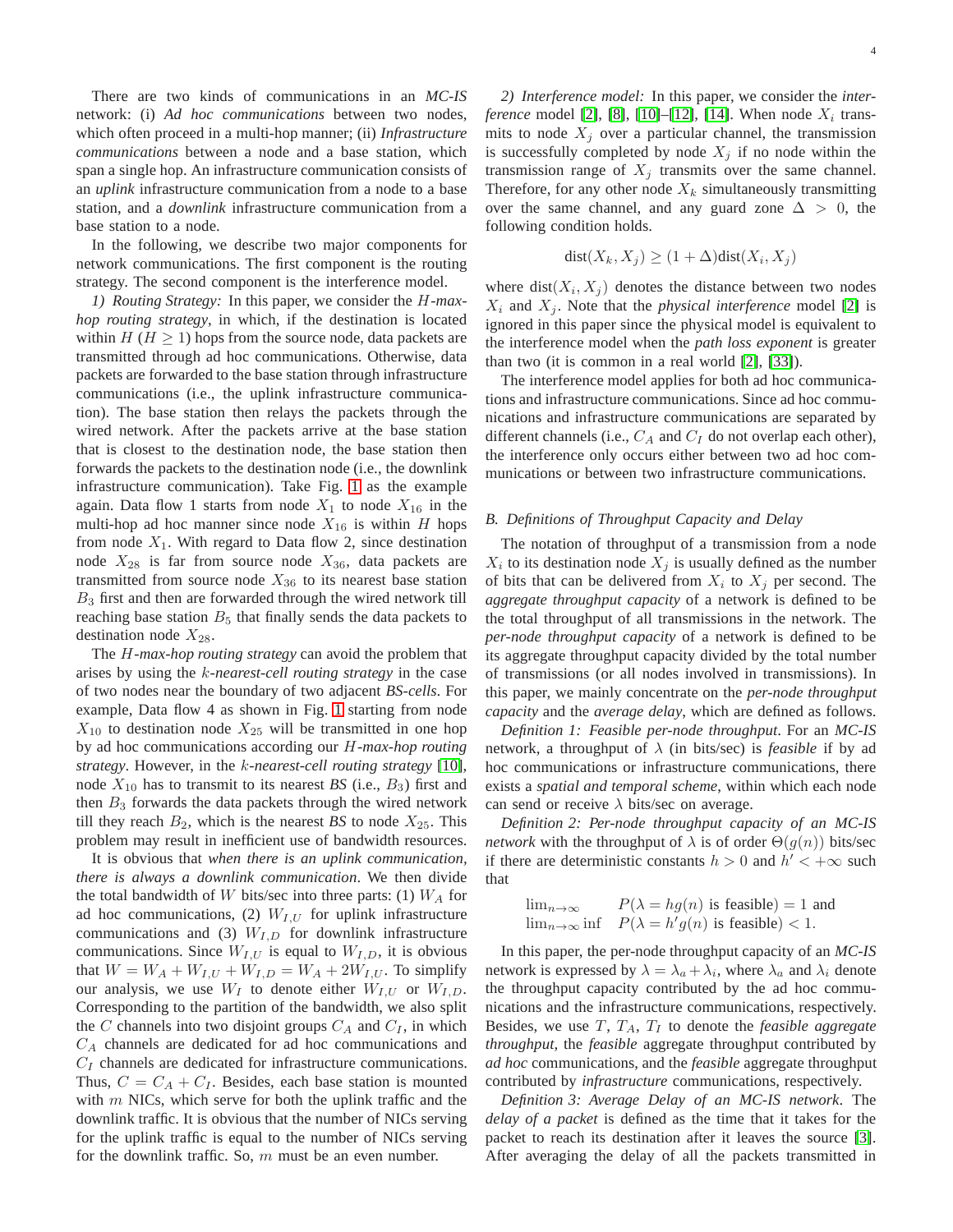

<span id="page-4-3"></span>Fig. 2. All possible sub-cases considered

the whole network, we obtain the *average delay* of an *MC-IS* network, denoted by D.

The average delay of an *MC-IS* network is expressed by  $D = D_a + D_i$ , where  $D_a$  and  $D_i$  denote the delay contributed by ad hoc communications and the delay contributed by infrastructure communications, respectively. To derive the average delay in this paper, we consider the *fluid model* proposed by A. El. Gamal et al. in [\[3\]](#page-13-2). In this model, the packet size is allowed to be arbitrarily small so that the time taken for transmitting a packet may only occupy a small fraction of one time slot, implying that multiple packets can be transmitted within one time slot. The fluid model can be easily extended to the case of the packet with constant size as shown in [\[34\]](#page-14-14). Note that we do not count the delay caused by the infrastructure communications within the wired network. Besides, we also ignore the queuing delay in this model.

In order to compare the optimality of our results with the existing ones, we introduce the *optimal* per-node throughput capacity  $\lambda_{\text{opt}}$ , which is the maximum achievable per-node throughput capacity, and the *optimal* average delay  $D_{opt}$ , which is the average delay when the optimal per-node throughput capacity  $\lambda_{opt}$  is achieved.

#### IV. MAIN RESULTS

<span id="page-4-0"></span>We first present the four requirements that limit the capacity of an *MC-IS* network in Section [IV-A.](#page-4-1) Section [IV-B](#page-4-2) then gives the main results.

# <span id="page-4-1"></span>*A. Four Requirements*

We have found that the capacity of an *MC-IS* network is mainly limited by *four requirements simultaneously*: (i) *Connectivity requirement* - the need to ensure that the network is connected so that each source node can successfully communicate with its destination node; (ii) *Interference requirement* - two receivers simultaneously receiving packets from two different transmitters must be separated with a minimum distance to avoid the interference between the two transmissions for the two receivers; (iii) *Destination-bottleneck requirement* - the maximum amount of data that can be simultaneously received by a destination node; (iv) *Interface-bottleneck requirement* - the maximum amount of data that an interface can simultaneously transmit or receive. Besides, each of the four requirements dominates the other three requirements in terms of the throughput of the network under different conditions on  $C_A$  and H.

*Our findings are significantly different from the previous studies in SC-AH networks, MC-AH networks and SC-IS networks, which are limited by only subsets of the four* 5

and *SC-IS* networks is limited by *Connectivity requirement* and *Interference requirement* as shown in [\[2\]](#page-13-1) and [\[10\]](#page-13-6) while the capacity of *MC-AH* networks is limited by *Connectivity requirement*, *Interference requirement* and *Interface-bottleneck requirement* [\[8\]](#page-13-5). As a result, our analysis on an *MC-IS* network is far more *challenging* than those in the previous studies.

More specifically, as shown in Fig. [2,](#page-4-3)  $C_A$  can be partitioned into 3 cases: *Case 1* corresponding to the case when  $C_A = O(F_1)$ , *Case 2* corresponding to the case when  $C_A = \Omega(F_1)$  and  $C_A = O(F_2)$ , and *Case 3* corresponding to the case when  $C_A = \Omega(F_2)$ , where  $F_1 = \log n$  and  $F_2 = n(\frac{\log \log (H^2 \log n)}{\log (H^2 \log n)})^2.$ 

Under each of the above cases,  $H$  can be partitioned into two sub-cases. Under *Case 1*, H is partitioned into 2 sub-cases, namely *Sub-case 1.1* and *Sub-case 1.2*. *Sub-case 1.1* is when  $H = o(G_1)$  and *Sub-case 1.2* is when  $H = \Omega(G_1)$ , where  $G_1 = n^{\frac{1}{3}} / \log^{\frac{2}{3}} n$ . Under *Case 2*, *H* is partitioned into 2 subcases, namely *Sub-case 2.1* and *Sub-case 2.2*. *Sub-case 2.1* is when  $H = o(G_2)$  and *Sub-case 2.2* is when  $H = \Omega(G_2)$ , where  $G_2 = n^{\frac{1}{3}}C_A^{\frac{1}{6}}/\log^{\frac{1}{2}} n$ . Under *Case 3*, *H* is partitioned into 2 sub-cases, namely *Sub-case 3.1* and *Sub-case 3.2*. *Subcase 3.1* is when  $H = o(G_3)$  and *Sub-case 3.2* is when  $H =$  $\Omega(G_3)$ , where  $G_3 = n^{\frac{1}{2}} / \log^{\frac{1}{2}} n$ . Fig. [2](#page-4-3) shows all possible sub-cases we consider.

Each requirement dominates the other at least one sub-case under different conditions as follows.

- *Connectivity Condition*: corresponding to *Sub-case 1.2* in which *Connectivity requirement* dominates.
- *Interference Condition*: corresponding to *Sub-case 2.2* in which *Interference requirement* dominates.
- *Destination-bottleneck Condition*: corresponding to *Subcase 3.2* in which *Destination-bottleneck requirement* dominates.
- *Interface-bottleneck Condition*: corresponding to *Subcase 1.1*, *Sub-case 2.1*, or *Sub-case 3.1*, in which *Interface-bottleneck requirement* dominates.

## <span id="page-4-2"></span>*B. Summary of Results*

We summarize the main results as follows.

<span id="page-4-4"></span>*1. Throughput and Delay for an MC-IS network*

*Theorem 1:* The per-node throughput  $\lambda$  for an *MC-IS* network has four regions as follows.

- i) When *Connectivity Condition* is satisfied,  $\lambda$  $\Theta\left(\frac{W_A}{H \log n}\right) + \Theta\left(\min\{\frac{b}{n}, \frac{bm}{nC_I}\}W_I\right)$ , where  $\lambda_a$  =  $\Theta\left(\frac{W_A^2}{H \log n}\right)$  and  $\lambda_i = \Theta\left(\min\{\frac{b}{n}, \frac{bm}{nC_I}\}W_I\right);$
- ii) When *Interference Condition* is satisfied,  $\lambda$  =  $\Theta\left(\frac{W_A}{1}\right)$  $C_A^{\frac{1}{2}}H\log^{\frac{1}{2}}n$  $\Big) + \Theta(\min\{\frac{b}{n},\frac{bm}{nC_I}\}W_I)$ , where  $\lambda_a =$  $\Theta\left(\frac{W_A}{1}\right)$  $C_A^{\frac{1}{2}}H\log^{\frac{1}{2}}n$ and  $\lambda_i = \Theta\left(\min\{\frac{b}{n}, \frac{bm}{nC_I}\}W_I\right);$
- iii) When *Destination-bottleneck Condition* is satisfied,  $\lambda =$  $\Theta\left(\frac{n^{\frac{1}{2}}\log\log(H^2\log n)W_A}{n^2}\right)$  $C_A H \log^{\frac{1}{2}} n \cdot \log(H^2 \log n)$  $\Big\}$  +  $\Theta(\min\{\frac{b}{n},\frac{bm}{nC_I}\}W_I),$ where  $\lambda_a = \Theta\left(\frac{n^{\frac{1}{2}}\log\log(H^2\log n)W_A}{\sum_{i=1}^{\infty} \log\log(H^2\log n)W_A}\right)$  $C_A H \log^{\frac{1}{2}} n \cdot \log(H^2 \log n)$  $\Big)$  and  $\lambda_i = \Theta\left(\min\{\frac{b}{n}, \frac{bm}{nC_I}\}W_I\right)$  $\big)$ ;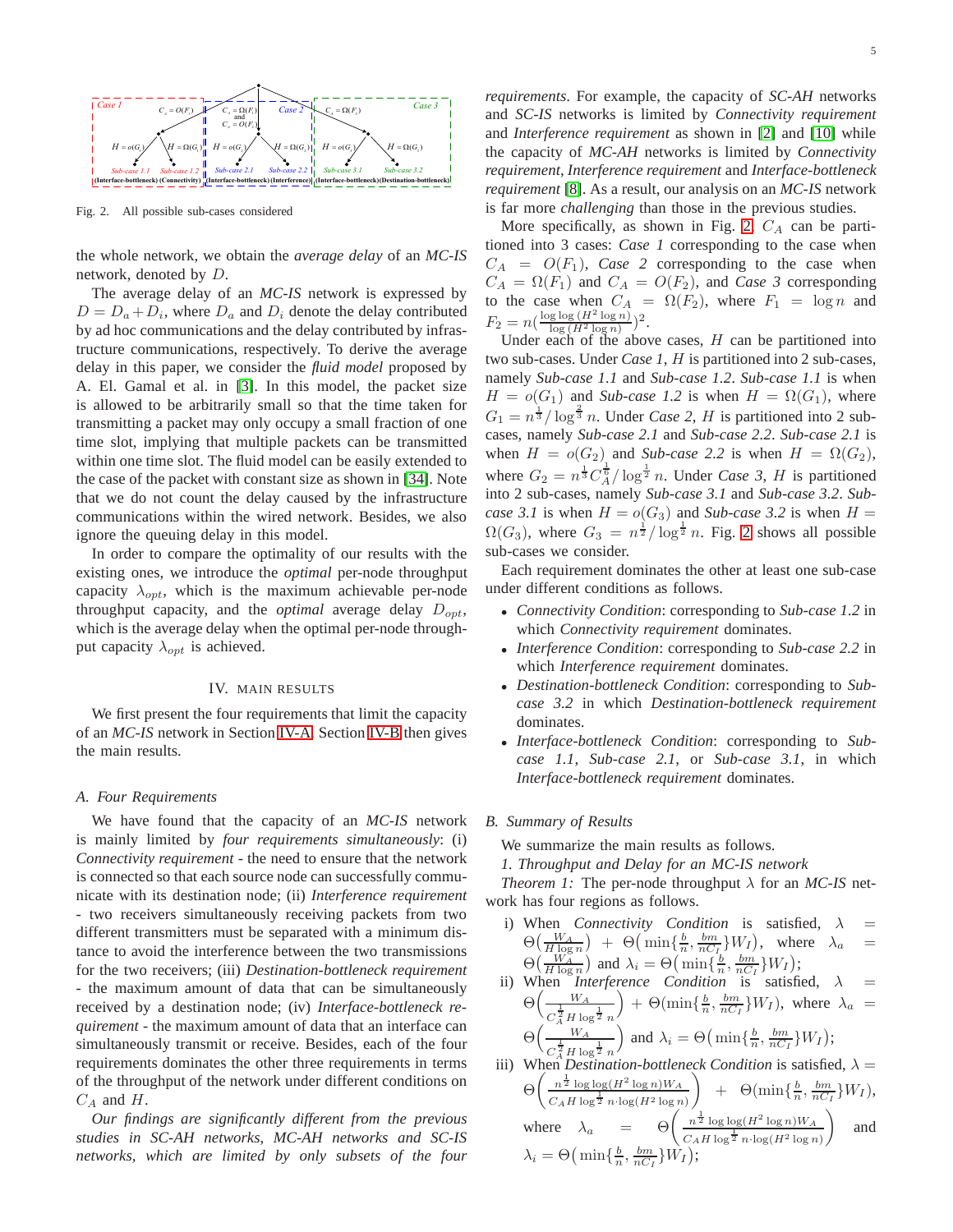iv) When *Interface-bottleneck Condition* is satisfied, 
$$
\lambda = \Theta\left(H^2 \frac{\log n}{n} \cdot \frac{WA}{CA}\right) + \Theta(\min\{\frac{b}{n}, \frac{bm}{nC_I}\}W_I)
$$
, where  $\lambda_a = \Theta\left(H^2 \frac{\log n}{n} \cdot \frac{WA}{CA}\right)$  and  $\lambda_i = \Theta\left(\min\{\frac{b}{n}, \frac{bm}{nC_I}\}W_I\right)$ .

<span id="page-5-0"></span>*Theorem 2:* The average delay of all packets in an *MC-IS* network is  $D = \Theta\left(\frac{H^3 \log n}{n}\right) + \Theta\left(\frac{c}{\min\{C_I, m\}}\right)$ ), where  $D_a =$  $\Theta\left(\frac{H^3 \log n}{n}\right)$  and  $D_i = \Theta\left(\frac{c}{\min\{C_I, m\}}\right)$  . *2. Overview of Our Proof*

Since ad hoc communications and infrastructure communications are carried in two disjoint channel groups  $C_A$  and  $C_I$ , we will derive the bounds on the capacity and the delay contributed by the two communications separately. In particular, we first obtain the bounds on the the capacity contributed by ad hoc communications in Section [V.](#page-6-0) More specifically, we will derive the upper bounds on the capacity by consideration of the aforementioned four requirements and then prove the lower bounds by constructing the cells, designing routing scheme and TDMA scheme properly. Although our approach is the integration of the previous studies on *SC-IS* networks [\[14\]](#page-13-7) and *MC-AH* networks [\[8\]](#page-13-5), our solution is non-trivial due to the following reasons: (i) the capacity of *MC-IS* networks is limited by the aforementioned four conditions simultaneously while those of *SC-IS* networks and *MC-AH* networks are only limited by subsets of the four conditions; (ii) as a result, we need to redesign the cell construction, the routing scheme and the scheduling scheme based on various factors (such as H,  $C_A$  and n), which are not straight-forward. Details about our proof on ad hoc communications will be given in Section [V.](#page-6-0) We will next derive the capacity contributed by infrastructure communications in Section [VI.](#page-9-0) Similarly, we need to construct *BS-cells*, design routing scheme and TDMA scheme in this phrase while these constructions are different from those of ad hoc communications. The complete proof of Theorem [1](#page-4-4) and Theorem [2](#page-5-0) will be given in Section [VI.](#page-9-0)

#### *3. Generality of MC-IS Networks*

Our proposed *MC-IS* network offers a more general theoretical framework than other existing networks. In particular, other networks such as an *SC-AH* network [\[2\]](#page-13-1), an *MC-AH* network [\[8\]](#page-13-5), and an *SC-IS* network [\[14\]](#page-13-7) can be regarded as special cases of our *MC-IS* network under the following scenarios.

*(A) An SC-AH network is a special case of our MC-IS network:* The theoretical bounds in the *SC-AH* network [\[2\]](#page-13-1) are consistent with our bounds when our configuration is set to the one for the *SC-AH* network. Specifically, the configuration is that H is set to  $\Theta(\sqrt{n/\log n})$ ,  $C_A = 1$ ,  $W_A = W$  and  $W_I = 0$ . In that configuration, the total bandwidth is assigned for ad hoc communications ( $W_A = W$  and  $W_I = 0$ ), there is a single channel available  $(C_A = 1)$  corresponding to that of an *SC-AH* network [\[2\]](#page-13-1).

*(B) An MC-AH network is a special case of our MC-IS network:* The theoretical bounds in the *MC-AH* network [\[8\]](#page-13-5) are consistent with our bounds shown in Theorem [1,](#page-4-4) when our configuration is set to the one for the *MC-AH* network, in which H is set to  $\Theta(\sqrt{n/\log n})$ , corresponding to that of an *MC-AH* network [\[8\]](#page-13-5).

In particular, we have the following cases:

- Case I: when  $C_A = O(\log n)$  and  $H = \Theta(\sqrt{n/\log n})$ (Connectivity Condition is satisfied), the per-node throughput  $\lambda = \Theta(W/\sqrt{n \log n})$  and the average delay  $D = \Theta(\sqrt{n/\log n})$ , which matches the result of an *MC*-*AH* network [\[8\]](#page-13-5);
- Case II: when  $C_{A_{\alpha}} = \Omega(\log n)$  and  $C_{A_{\alpha}} =$  $O\Big(n\Big(\frac{\log\log(H^2\log n)}{\log(H^2\log n)}\Big)^2\Big)$ , and  $H = \Theta(\sqrt{n/\log n})$  (Interference Condition is satisfied), the per-node throughput  $\lambda = \Theta(W/\sqrt{C_A n})$  and the average delay  $D =$  $\Theta(\sqrt{n/\log n})$ , which matches the result of an *MC-AH* network [\[8\]](#page-13-5);
- Case III: when  $C_A = \Omega \Big( n \Big( \frac{\log \log (H^2 \log n)}{\log (H^2 \log n)} \Big)^2 \Big)$  and  $H =$  $\Theta(\sqrt{n/\log n})$  (Destination-bottleneck Condition is satisfied), the per-node throughput  $\lambda = \Theta(\frac{n \log \log nW}{C_A \log n})$  and the average delay  $D = \Theta(\sqrt{n/\log n})$ , which matches the result of an *MC-AH* network [\[8\]](#page-13-5).

Note that we do not consider the capacity contributed by infrastructure communications in the above four cases.

*(C) An SC-IS network is a special case of our MC-IS network:* Similarly, the theoretical bounds in the *SC-IS* network [\[14\]](#page-13-7) are consistent with our bounds when our configuration is set to the one for the *SC-IS* network.

In particular, we have the following cases:

- Case I: when  $C_A = 1$  and  $H = \Omega(n^{\frac{1}{3}}/\log^{\frac{2}{3}} n)$  (Connectivity Condition is satisfied),  $\lambda = \Theta(\frac{W_a}{H \log n} + \frac{b}{n}W_i)$ and  $D = \Theta(\frac{H^3 \log n}{n} + c)$ , which matches the result of an *SC-IS* network [\[14\]](#page-13-7);
- Case II: when  $C_A = 1$  and  $H = o(n^{\frac{1}{3}}/\log^{\frac{2}{3}} n)$ (Interface-bottleneck Condition is satisfied),  $\lambda$  =  $\Theta(H^2_{\frac{\log n}{n}} \cdot \frac{W_a}{C_a} + \min\{\frac{b}{n},\frac{bm}{nC_i}\}W_I)$  and  $D =$  $\Theta(\frac{H^3 \log n}{n} + c)$ , which matches the result of an *SC-IS* network [\[14\]](#page-13-7).

## *4. Optimality of Results*

We analyze the optimality of the per-node throughput capacity  $\lambda$  and the average delay  $D$  of an *MC-IS* network. Specifically, the analysis is categorized into two cases: (1) when  $\lambda_a$  dominates  $\lambda_i$ ; (2) when  $\lambda_i$  dominates  $\lambda_a$ .

*Case 1: when*  $\lambda_a$  *dominates*  $\lambda_i$  *(i.e.*  $W_A \rightarrow W$  *and*  $W_I/W \to 0$ ). We obtain the maximum per-node throughput capacity as the following sub-cases: (i)  $\lambda = \Theta\left(\frac{W}{H \log n}\right)$ with *Connectivity* condition; (ii)  $\lambda = \Theta\left(\frac{W}{m^2 + 1}\right)$  $C^{\frac{1}{2}}H\log^{\frac{1}{2}}n$  with *Interference* condition; (iii)  $\lambda = \Theta\left(\frac{n^{\frac{1}{2}} \log \log(H^2 \log n)W}{\sigma w \log \frac{1}{n}}\right)$  $CH \log^{\frac{1}{2}} n \cdot \log(H^2 \log n)$  $\setminus$ with *Destination-bottleneck* condition; (iv)  $\lambda = \Theta\left(\frac{H^2 W \log n}{Cn}\right)$ with *Interface-bottleneck* condition. In all the above sub-cases, we always have the average delay  $D = \Theta\left(\frac{H^3 \log n}{n}\right)$ . The results imply that we should assign most of channel bandwidth to ad hoc communications in order to obtain the maximum capacity and the minimum delay. However, we show next that the above results are not optimal compared with *Case 2*.

*Case 2: when*  $\lambda_i$  *dominates*  $\lambda_a$  *(i.e.*  $W_I \rightarrow W/2$  *and*  $W_A/W \to 0$ ). In this case, the maximum per-node throughput capacity  $\lambda = \Theta(\frac{b}{n}W)$  and the average delay  $D =$  $\Theta\left(\frac{c}{\min\{C_I, m\}}\right)$ . It implies that when when  $\lambda_i$  dominates  $\lambda_a$ ,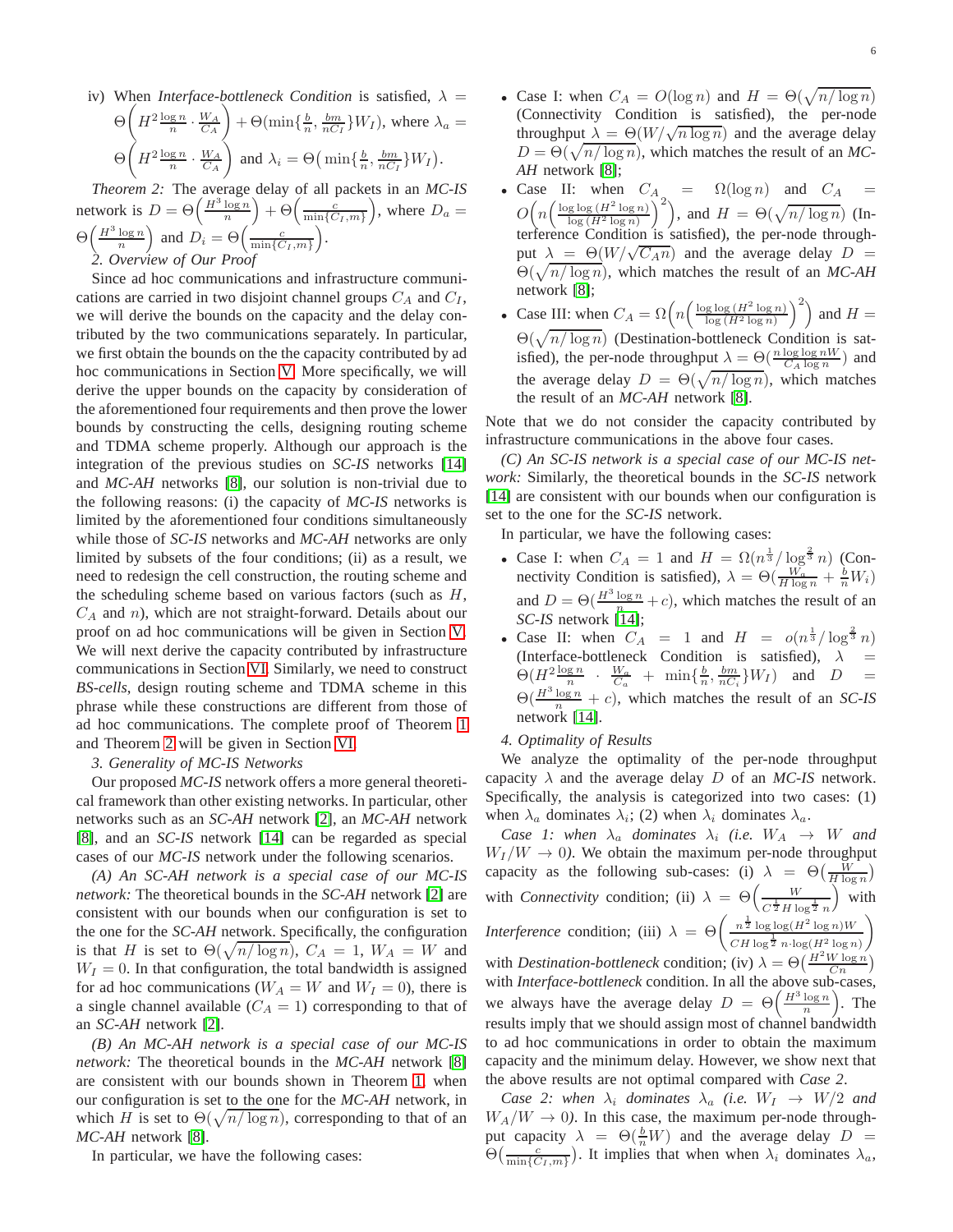

<span id="page-6-1"></span>Fig. 3. Capacity and delay regions under different networks. The scales of the axes are in terms of the orders in  $n$ 

to maximize the capacity, most of the channel bandwidth should be assigned for infrastructure communications. At this time, increasing the number of base stations can significantly improve the network capacity. More specifically, if  $b = \Omega(n)$ , then  $\lambda = \Theta(W)$ , which is significantly higher than those in *Case 1*. This is because the multi-hop ad hoc communications may lead to the capacity loss due to the higher interference of multiple ad hoc communications. Meanwhile, the minimum average delay D in this case is bounded by  $\Theta\left(\frac{c}{\min\{C_I,m\}}\right)$ , where c is a constant and  $\frac{c}{\min\{C_I, m\}}$  is independent of n. It is obvious that  $\frac{c}{\min\{C_I, m\}} = o\left(\Theta\left(\frac{H^3 \log n}{n}\right)\right)$  since H is determined by the number of nodes  $n$ . Intuitively, we have much lower delay than that of *Case 1*. The reason behind this lies in the higher delay brought by the multi-hop communications in *Case 1*. In summary, *MC-IS* networks have the *optimal* per-node throughput capacity  $\lambda_{opt} = \Theta(W)$  and the *optimal* average delay  $D_{opt} = \Theta(\frac{c}{\min\{C_I, m\}})$ .

We compare our results with other networks (an *MC-AH* network, an *SC-IS* network, and an *SC-AH* network) in terms of the optimal per-node throughput  $\lambda$  and the optimal average delay D. As shown in Fig. [3,](#page-6-1) an *MC-IS* network can achieve the optimal per-node throughput  $\lambda_{opt} = \Theta(W)$  (point *C* in Fig. [3\)](#page-6-1), which is  $\sqrt{n \log n}$  times higher than that of an *MC*-*AH* network and an *SC-AH* network (point *A* in Fig. [3\)](#page-6-1), and the same as that of an *SC-IS* network (point *B* in Fig. [3\)](#page-6-1), implying that *there is no degradation in the optimal per-node throughput of an MC-IS network*.

Besides, an *MC-IS* network can achieve the smallest delay  $\Theta\left(\frac{c}{\min\{C_I, m\}}\right)$  (point *C* in Fig. [3\)](#page-6-1) when the optimal pernode throughput capacity  $\lambda = \Theta(W)$  is achieved. It is shown in [\[3\]](#page-13-2) that in an *SC-AH* network and an *MC-AH* network, the increased capacity pays for the higher delay due to the multi-hop transmissions. However, an *MC-IS* network and an *SC-IS* network can overcome the delay penalty by transmitting packets through infrastructure, inside which there is no delay constraint. Furthermore, an *MC-IS* network can achieve an even shorter delay than an *SC-IS* network by using multiple NICs at each base station, which can support multiple simultaneous transmissions. Specifically, as shown in Fig. [3,](#page-6-1) an *MC-IS* network (point *C*) has a delay reduction gain of  $\frac{1}{\min\{C_I, m\}}$  over an *SC-IS* network (point *B*). For example, an  $MC$ -IS network with  $C_I = m = 12$ , in which we assign a dedicated interface for each channel, has a delay 12 times lower than an *SC-IS* network. Besides, when we extend our analysis on an *MC-IS* network equipped with *omni-directional*

*antennas* only to an *MC-IS* network equipped with *directional antennas* only, which are named as an *MC-IS-DA* network, we can obtain an even lower delay of  $\frac{c}{\lfloor \frac{2\pi}{\theta} \rfloor \cdot C_I}$  as shown in point  $C'$ , where  $\theta$  is the beamwidth of a directional antenna mounted at the base station (usually  $\theta < 2\pi$ ). Consider the same case of  $C_I = 12$  and  $\theta = \frac{\pi}{12}$  that is feasible in most of mmWave systems [\[21\]](#page-14-5). An *MC-IS-DA* can further reduce the delay by 24 times lower that of an *MC-IS* network and reduce the delay by 288 times lower than that of an *SC-IS* network. Details on this extended work will be addressed in Section [VII.](#page-10-0)

## <span id="page-6-0"></span>V. CAPACITY CONTRIBUTED BY AD HOC COMMUNICATIONS

We first derive the upper bounds on the network capacity contributed by ad hoc communications in Section [V-A](#page-6-2) and then present the constructive lower bounds on the network capacity contributed by ad hoc communications in Section [V-B,](#page-7-0) which have the same order of the upper bounds, implying that our results are tight. Wenext give the aggregate throughput capacity in Section [V-C.](#page-9-1)

## <span id="page-6-2"></span>*A. Upper Bounds on Network Capacity Contributed by Ad Hoc Communications*

The network capacity contributed by ad hoc transmissions in an *MC-IS* network, denoted by  $\lambda_a$ , is mainly affected by (1) *Connectivity* requirement, (2) *Interference* requirement, (3) *Destination-bottleneck* requirement and (4) *Interfacebottleneck* requirement. We first derive the upper bounds on the per-node throughput capacity under Connectivity Condition. Before presenting Proposition [1,](#page-7-1) we have Lemma [1](#page-6-3) to bound the expectation of the number of hops denoted by  $h$ .

<span id="page-6-3"></span>*Lemma 1:* The expectation of the number of hops  $\overline{h}$  is bounded by  $\Theta(H)$ .

**Proof.** We first denote  $P(h = i)$  by the probability of the event that a packet traverses  $h = i$  hops. According to the H-max-hop routing scheme,  $P(h = i)$  is essentially equal to the probability that a packet traverses at most  $h = i$  hops with the exclusion of the event that a packet traverses no more than  $h = i - 1$  hops, where  $i > 0$ . Thus,  $P(h = i)$  is equal to the ratio of the area of a disk with radius  $(i-1)\cdot r(n)$  to the area of a disk with radius  $i \cdot r(n)$ , where  $r(n)$  is the distance of a hop. As a result,  $P(h = i) = \frac{(i^2 - (i-1)^2) \cdot \pi r^2(n)}{\pi i^2 r^2(n)}$ .

We then have

<span id="page-6-4"></span>
$$
\overline{h} = E(h) = \sum_{i=1}^{H} \frac{i \cdot (i^2 - (i-1)^2) \cdot \pi r^2(n)}{\pi H^2 r^2(n)}
$$
(1)

Since  $i[i^2 - (i-1)^2]$  in Eq. [\(1\)](#page-6-4) are the series of hexagonal numbers, then Eq. [\(1\)](#page-6-4) can be simplified as follows

<span id="page-6-5"></span>
$$
\overline{h} = \frac{\frac{1}{6}H(H+1)(4H-1)}{H^2} = \frac{4H^3 + 3H^2 - H}{6H^2}.
$$
 (2)

It is obvious that  $\overline{h}$  is a function of H as shown in Eq. [\(2\)](#page-6-5). The limit of  $\overline{h}(H)$  as H approaches  $\infty$  is  $\lim_{H\to\infty} \overline{h}(H) =$  $\Theta(H)$ , which can be directly derived from the definition of the asymptotic notation  $\Theta(\cdot)$  and Eq. [\(2\)](#page-6-5).  $\Box$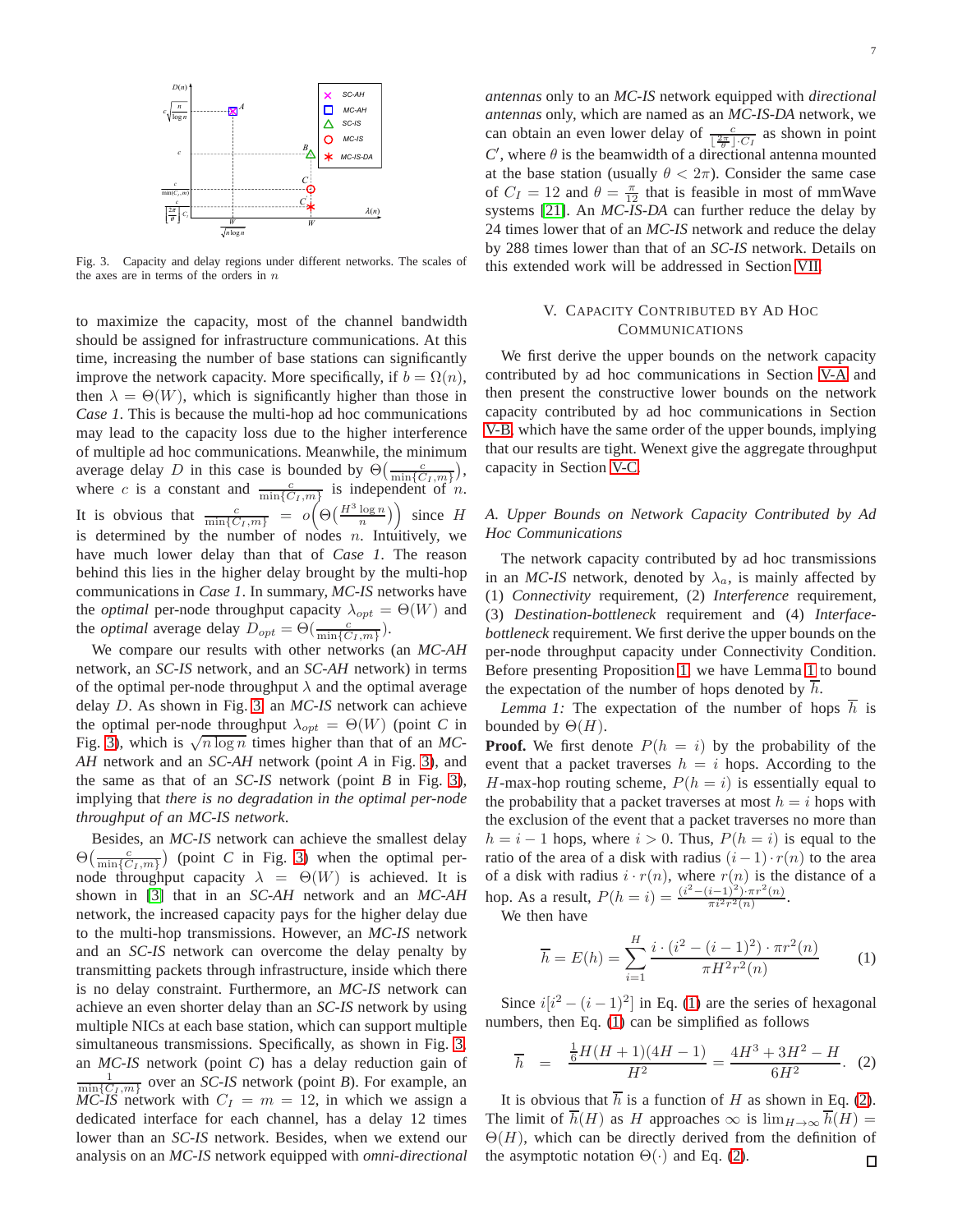We then have Proposition [1](#page-7-1) that bounds the per-node throughput capacity contributed by ad hoc communications under Connectivity condition,

<span id="page-7-1"></span>*Proposition 1:* When Connectivity requirement dominates, the per-node throughput capacity contributed by ad hoc communications is  $\lambda_a = O\left(\frac{nW_A}{H^3 \log^2 n}\right)$ .

**Proof.** We first calculate the probability that a node uses the ad hoc mode to transmit, denoted by  $P(AH)$ , which is the probability that the destination node is located within  $H$  hops away from the source node. Thus, we have  $P(AH) = \pi H^2 r^2(n)$ .

Since each source generates  $\lambda_a$  bits per second and there are totally  $n$  sources, the total number of bits per second served by the whole network is required to be at least  $n \cdot P(AH) \cdot \overline{h} \cdot \lambda_a$ . We next prove that  $n \cdot P(AH) \cdot \overline{h} \cdot \lambda_a$ is bounded by  $\frac{k_1}{\Delta^2 (r(n))^2} W_A$ . Denote the maximum number of simultaneous transmissions on a particular channel by  $N_{\text{max}}$ . As proved in Lemma 5.4 in [\[2\]](#page-13-1),  $N_{\text{max}}$  is upper bounded by  $\frac{k_1}{\Delta^2(r(n))^2}$ , where  $k_1 > 0$  is a constant, independent of n. Note that each transmission over the  $\varpi$  channel is of  $W_A/C_A$  bits/sec. Adding all the transmissions taking place at the same time over all the  $C_A$  channels, we have that the total number of transmissions in the whole network is no more than  $\frac{k_1}{\Delta^2(r(n))^2} \sum_{\infty=1}^C \frac{W_A}{C_A} = \frac{k_1}{\Delta^2(r(n))^2} W_A$ bits/sec. Therefore, we have  $n \cdot P(AH) \cdot \overline{h} \cdot \lambda_a \leq \frac{k_1}{\Delta^2 (r(n))^2} W_A$ .

Combining the above results with Lemma [1](#page-6-3) yields  $\lambda_a \leq \frac{k_1}{\Delta^2 r^2(n)} \cdot \frac{W_A}{n \pi H^3 r^2(n)} \leq \frac{k_2 W_A}{n H^3 r^2(n)}$ , where  $k_2$  is a constant. Besides, to guarantee that the network is connected with high probability (*w.h.p.*), we require  $r(n) > \sqrt{\frac{\log n}{\pi n}}$  [\[2\]](#page-13-1). Thus, we have  $\lambda_a \leq \frac{k_3 n W_A}{H^3 \log^2 n}$ , where  $k_3$  is a constant.

We then derive the upper bounds on the per-node throughput capacity under Interference Condition.

*Proposition 2:* When Interference requirement dominates, the per-node throughput capacity contributed by ad hoc communications is  $\lambda_a = O\left(\frac{n_{WA}}{1\right)$  $C_A^{\tfrac{1}{2}}H^3\log^{\tfrac{3}{2}}n$ .

**Proof.** We present a proof of the bound in Appendix A.

 $\Box$ Before proving the upper bounds on the throughput capacity under Destination-Bottleneck condition, we have Lemma [2](#page-7-2) to bound the number of flows towards a node under the H-maxhop routing scheme.

<span id="page-7-2"></span>*Lemma 2:* The maximum number of flows towards a node under the H-max-hop routing scheme is  $D_H(n)$  =  $\Theta\left(\frac{\log(H^2\log n)}{\log\log(H^2\log n)}\right)$  $\setminus$ *w.h.p.*

**Proof.** Let  $N_i(1 \leq i \leq n)$  be a random variable defined as follows,

 $N_i = \begin{cases} 1 & \text{if source node } i \text{ transmits to its destination node;} \\ 0 & \text{otherwise.} \end{cases}$ 0 otherwise.

Let  $N_t$  be a random variable representing the total number of source nodes transmitting in ad hoc mode. We have  $N_t = \sum_{i=1}^n N_i$ . Thus, the expected number of source nodes transmitting in ad hoc mode is  $E(N_t) = E\left(\sum_{i=1}^n N_i\right) =$  $\sum_{i=1}^{n} E(N_i)$ . Since  $f(N_i = 1) = P(AH) = \pi H^2 r^2(n)$  and  $r(n)$  needs to be  $\Theta(\sqrt{\log n/n})$  to ensure that the network is connected, we have  $E(N_i) = 1 \cdot \pi H^2 r^2(n) + 0 \cdot (1 -$ 

 $\pi H^2 r^2(n) = \pi H^2 r^2(n)$ , i.e.,  $E(N_i) = \Theta(\pi H^2 \frac{\log n}{n})$ . Therefore,  $E(N_t) = n \cdot \pi H^2 \frac{\log n}{n} = \pi H^2 \log n$ .

Recall the Chernoff bounds [\[35\]](#page-14-15), we have

- for any  $\delta > 0$ ,  $P(N_t > (1 + \delta)\pi H^2 \log n) <$  $\left( \frac{e^{\delta}}{e} \right)$  $\frac{e^{\delta}}{(1+\delta)^{(1+\delta)}}\Big)^{\pi H^2 \log n};$
- for any  $0 \le \delta < 1$ ,  $P(N_t < (1 \delta) \pi H^2 \log n) <$  $e^{-\pi H^2 \log n \cdot \delta^2/2}.$

In summary, for any  $0 < \delta < 1$ , we can obtain  $P(|N_t \pi H^2 \log n$  >  $\delta \pi H^2 \log n$  <  $e^{-\varepsilon \pi H^2 \log n}$ , where  $\varepsilon > 0$ . Thus, when  $n \to \infty$ , the total number of source nodes transmitting in ad hoc mode is  $\Theta(H^2 \log n)$  *w.h.p.* Besides, it is proved in [\[36\]](#page-14-16) that the maximum number of flows towards any given node in a random network with  $N$  nodes, denoted by  $D(N)$ , is upper bounded by  $\Theta\left(\frac{\log N}{\log \log N}\right)$ , *w.h.p.* Combining the two results leads to the above result.

<span id="page-7-4"></span>We then prove the upper bounds on the per-node throughput capacity under Destination-bottleneck Condition.

*Proposition 3:* When Destination-bottleneck requirement dominates, the per-node throughput capacity contributed by ad hoc communications is  $\lambda_a = O\left(\frac{n^{\frac{3}{2}} \log \log(H^2 \log n)W_A}{\sigma^2 \log \log(H^2 \log n)}\right)$  $C_A H^3 \log^{\frac{3}{2}} n \cdot \log(H^2 \log n)$  $\setminus$ . Proof. Since each node has one interface that can support at most  $\frac{W_A}{C_A}$  and Since each node has at most  $D_H(n)$  flows under

the  $H$ -max-hop routing scheme, the data rate of the minimum rate flow is at most  $\frac{W_A}{C_A D_H(n)}$ , where  $D_H(n)$  is bounded by  $\Theta\left(\frac{\log(H^2\log n)}{\log\log(H^2\log n)}\right)$  by Lemma [2.](#page-7-2) After calculating all the data rates at each node times with the traversing distance, we have  $n \cdot P(AH) \cdot \lambda_a \cdot \overline{h} \cdot r(n) \leq \frac{W_{A}n}{C_A D_H(n)} \cdot 1.$ 

<span id="page-7-3"></span>We then have  $\lambda_a \leq \frac{W_A}{C_A D_H(n) P(A)}$ of the  $\lambda_a \leq \frac{C_A D_H(n) P(A H) \overline{h} r(n)}{C_A D_H(n) P(A H) \overline{h} r(n)} \leq$ <br>W<sub>A</sub> This is because  $\overline{h} = \Theta(H)$  $C_A \pi H^3 r^3(n) \cdot \frac{\log(H^2 \log n)}{\log \log(H^2 \log n)}$ . This is because  $h = \Theta(H)$ and  $P(AH) = \pi H^2 r^2(n)$  are derived in Lemma [1](#page-6-3) and in the proof of Proposition [1,](#page-7-1) respectively. Since  $r(n) = \Theta\left(\sqrt{\frac{\log n}{n}}\right)$  $\setminus$ as proved in [\[2\]](#page-13-1), we then prove the result.

Finally, we prove the upper bounds on the per-node throughput capacity under Interface-bottleneck Condition.

*Proposition 4:* When Interface-bottleneck requirement dominates, the per-node throughput capacity contributed by ad hoc communications is  $\lambda_a = O(\frac{W_A}{C_A})$ . **Proof.** In an *MC-IS* network, each node is equipped with only

one interface, which can support at most  $\frac{W_A}{C_A}$  data rate. Thus,  $\lambda_a$  is also upper bounded by  $\frac{W_A}{C_A}$ . Note that this result holds for any network settings.  $\Box$ 

## <span id="page-7-0"></span>*B. Constructive Lower Bounds on Network Capacity Contributed by Ad Hoc Communications*

We then derive the lower bound on the network capacity by constructing a network with the corresponding routing scheme and scheduling scheme when each requirement is considered. The derived orders of the lower bounds are the same as the orders of the upper bounds, meaning that the upper bounds are tight. In particular, we first divide the plane into a number of equal-sized cells. The size of each cell is properly chosen so that each cell has  $\Theta(na(n))$  nodes, where  $a(n)$  is the area of a cell (Sec. [V-B1\)](#page-8-0). We then design a routing scheme to assign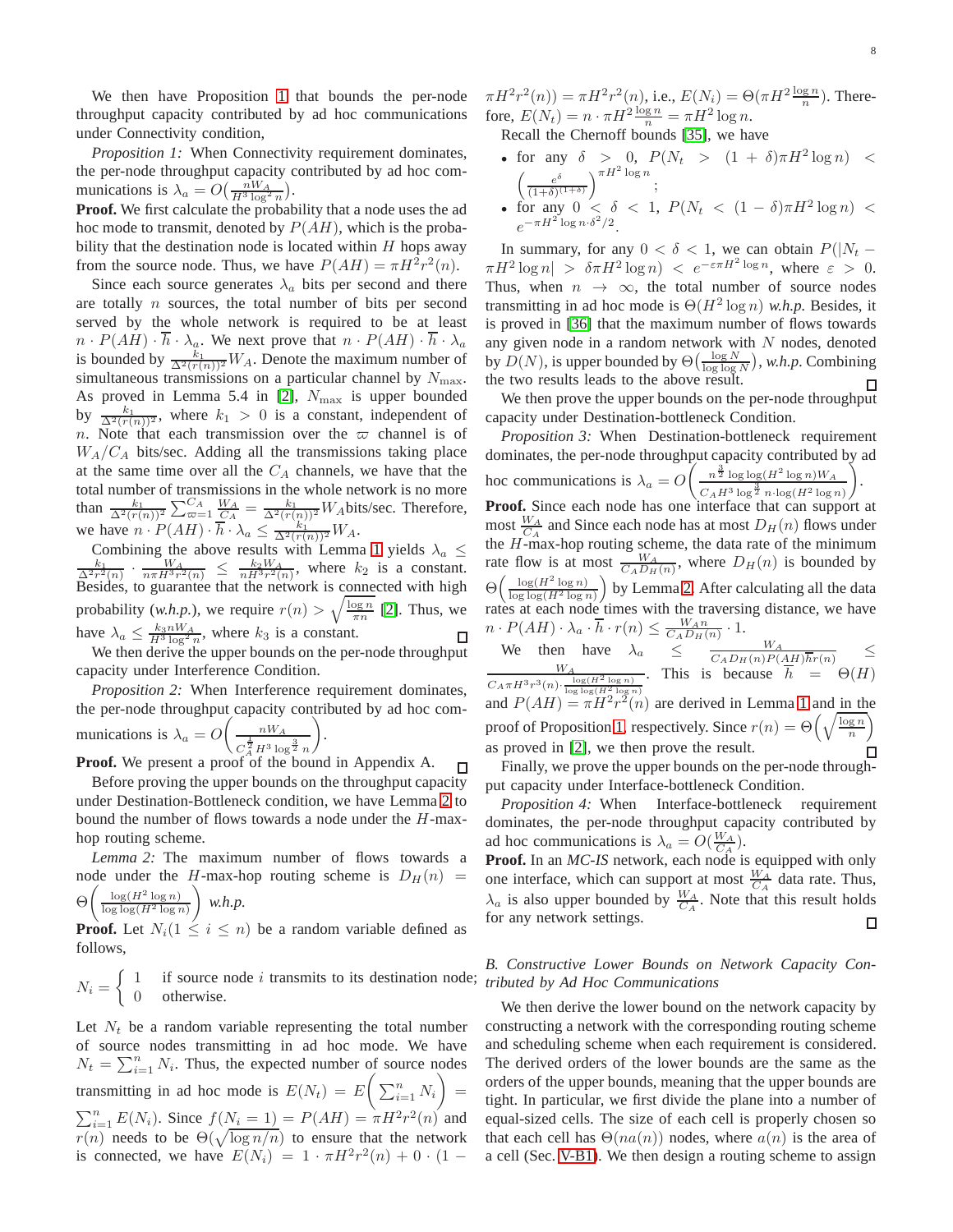

<span id="page-8-3"></span>Fig. 4. Plane divided into a number of cells. Fig. 5. TDMA transmission schedule

the number of flows at each node evenly (Sec. [V-B2\)](#page-8-1). Finally, we design a *Time Division Multiple Access (TDMA)* scheme to schedule the traffic at each node (Sec. [V-B3\)](#page-8-2).

<span id="page-8-0"></span>*1) Cell Construction:* We divide the plane into  $1/a(n)$ equal-sized cells and each cell is a square with area of  $a(n)$ , as shown in Fig. [4.](#page-8-3) The cell size of  $a(n)$  must be carefully chosen to fulfill the three requirements, i.e., the connectivity requirement, the interference requirement and the destinationbottleneck requirement. In particular, similar to [\[8\]](#page-13-5), we set  $a(n) = \min \left\{ \max \left\{ \frac{100 \log n}{n}, \frac{\log^{\frac{3}{2}} n}{\sqrt{\frac{1}{2}}} \right\}$  $C_A^{\frac{1}{2}}n$  $\left\}, \frac{\log^{\frac{3}{2}} n \cdot \log(H^2 \log n)}{\frac{3}{2} \cdot \log(1/n^2 \log n)}\right\}$  $n^{\frac{3}{2}}\cdot \log\log(H^2\log n)$  $\big\}$ . Note that the interface-bottleneck requirement is independent of the size of a cell.

The maximum number of nodes in a cell can be upper bounded by the following lemma.

*Lemma 3:* If  $a(n) > \frac{50 \log n}{n}$ , then each cell has  $\Theta(n(a(n)))$ nodes *w.h.p.*.

**Proof.** Please refer to [\[8\]](#page-13-5).

 $\Box$ We next check whether all the above values of  $a(n)$  are properly chosen such that each cell has  $\Theta(n(a(n)))$  nodes *w.h.p.* when  $n$  is large enough (i.e., Lemma [3](#page-8-4) is satisfied). It is obvious that  $\frac{100 \log n}{n} > \frac{50 \log n}{n}$  and  $\frac{\log^{\frac{3}{2}} n}{\log^{\frac{1}{2}}}$  $> \frac{50 \log n}{n}$  $C_{A}^{\frac{1}{2}}n$ since we only consider  $C_A$  in Connectivity Condition and Interference Condition. Besides,  $\frac{\log^{\frac{3}{2}} n \cdot \log(H^2 \log n)}{\frac{3}{2} \cdot \log(n \cdot \log(n))}$ is also  $n^{\frac{3}{2}}\cdot \log\log(H^2\log n)$ greater than  $\frac{50 \log n}{n}$  with large *n* since  $\frac{\log(H^2 \log n)}{\log \log(H^2 \log n)} > 1$ and  $\frac{\log \overline{2}n}{n} > \frac{50 \log n}{n}$  when *n* is large enough.

Besides, the number of interfering cells around a cell is bounded by a constant, given by Lemma [4](#page-8-5) as follows.

*Lemma 4:* Under the interference model, the number of interfering cells of any given cell is bounded by a constant  $k_5$ , which is independent of n.

<span id="page-8-1"></span>**Proof.** The detailed proof is stated in Appendix B.

*2) Routing Scheme:* To assign the flows at each node evenly, we design a routing scheme consists of two steps: (1) Assigning sources and destinations and (2) Assigning the remaining flows in a balanced way.

In Step (1), each node is the originator of a flow and each node is the destination of at most  $D_H(n)$  flows, where  $D_H(n)$ is defined in Lemma [2.](#page-7-2) Thus, after Step (1), there are at most  $1 + D_H(n)$  flows. We denote the straight line connecting a source S to its destination D as an S-D lines. In Step (2), we need to calculate the number of S-D lines (flows) passing through a cell so that we can assign them to each node evenly. Specifically, we have the following result.

<span id="page-8-7"></span>*Lemma 5:* The number of S-D lines passing through a cell is bounded by  $O(nH^3(a(n))^2)$ .

**Proof.** The detailed proof is stated in Appendix C.

As shown in Lemma [3,](#page-8-4) there are  $\Theta(n \cdot a(n))$  nodes in each cell. Therefore, Step (2) will assign to any node at most  $O\left(\frac{nH^3(a(n))^2}{n\cdot a(n)}\right)$  $n \cdot a(n)$  $= O(H^3a(n))$  flows. Summarizing Step (1) and Step (2), there are at most  $f(n) = O(1 + H^3 a(n) +$  $D_H(n)$  flows at each node. On the other hand,  $H^3 a(n)$ dominates  $f(n)$  since  $H > 1$  and  $a(n)$  is asymptotically larger than  $D_H(n)$  when n is large enough. Thus, we have  $f(n) = O(H^3a(n)).$ 

<span id="page-8-6"></span><span id="page-8-2"></span>*3) Scheduling Transmissions:* We next design a scheduling scheme to transmit the traffic flows assigned in a *routing scheme*. Any transmissions in this network must satisfy the two additional constraints simultaneously: 1) each interface only allows one transmission/reception at the same time, and 2) any two transmissions on any channel should not interfere with each other.

We propose a TDMA scheme to schedule transmissions that satisfy the above two constraints. Fig. [5](#page-8-6) depicts a schedule of transmissions on the network. In this scheme, one second is divided into a number of *edge-color* slots and at most one transmission/reception is scheduled at every node during each edge-color slot. Hence, the first constraint is satisfied. Each edge-color slot can be further split into smaller *mini-slots*. In each mini-slot, each transmission satisfies the above two constraints. Details are described as follows.

<span id="page-8-4"></span>(i) *Edge-color slot*: First, we construct a routing graph in which vertices are the nodes in the network and an edge denotes transmission/reception of a node. In this construction, one hop along a flow is associated with one edge in the routing graph. In the routing graph, each vertex is assigned with  $f(n) = O(H<sup>3</sup>a(n))$  edges. It is shown in [\[8\]](#page-13-5), [\[37\]](#page-14-17) that this routing graph can be edge-colored with at most  $O(H<sup>3</sup>a(n))$ colors. We then divide one second into  $O(H^3a(n))$  edge-color slots, each of which has a length of  $\Omega(\frac{1}{H^3 a(n)})$  seconds and is stained with a unique edge-color. Since all edges connecting to a vertex use different colors, each node has at most one transmission/reception scheduled in any edge-color time slot.

<span id="page-8-5"></span>(ii) *Mini-slot*: We further divide each edge-color slot into mini-slots. Then, we build a schedule that assigns a transmission to a node in a mini-slot within an edge-color slot over a channel. We construct an *interference graph* in which each vertex is a node in the network and each edge denotes the interference between two nodes. We then show as follows that the interference graph can be vertex-colored with  $k_7(na(n))$ colors, where  $k_7$  is a constant defined in [\[8\]](#page-13-5).

*Lemma 6:* The interference graph can be vertex-colored with at most  $O(na(n))$  colors.

**Proof.** By Lemma [4,](#page-8-5) every cell has at most a constant number of interfering cells. Besides, each cell has  $\Theta(na(n))$  nodes by Lemma [3.](#page-8-4) Thus, each node has at most  $O(na(n))$  edges in the interference graph. It is shown that a graph of degree at most  $k_0$  can be vertex-colored with at most  $k_0 + 1$  colors [\[8\]](#page-13-5) [\[37\]](#page-14-17). Hence, the interference graph can be vertex-colored with at most  $O(na(n))$  colors.  $\Box$ 

We need to schedule the interfering nodes either on different channels, or at different mini-slots on the same channel since two nodes assigned the same vertex-color do not interfere with each other, while two nodes stained with different colors may

 $\Box$ 

 $\Box$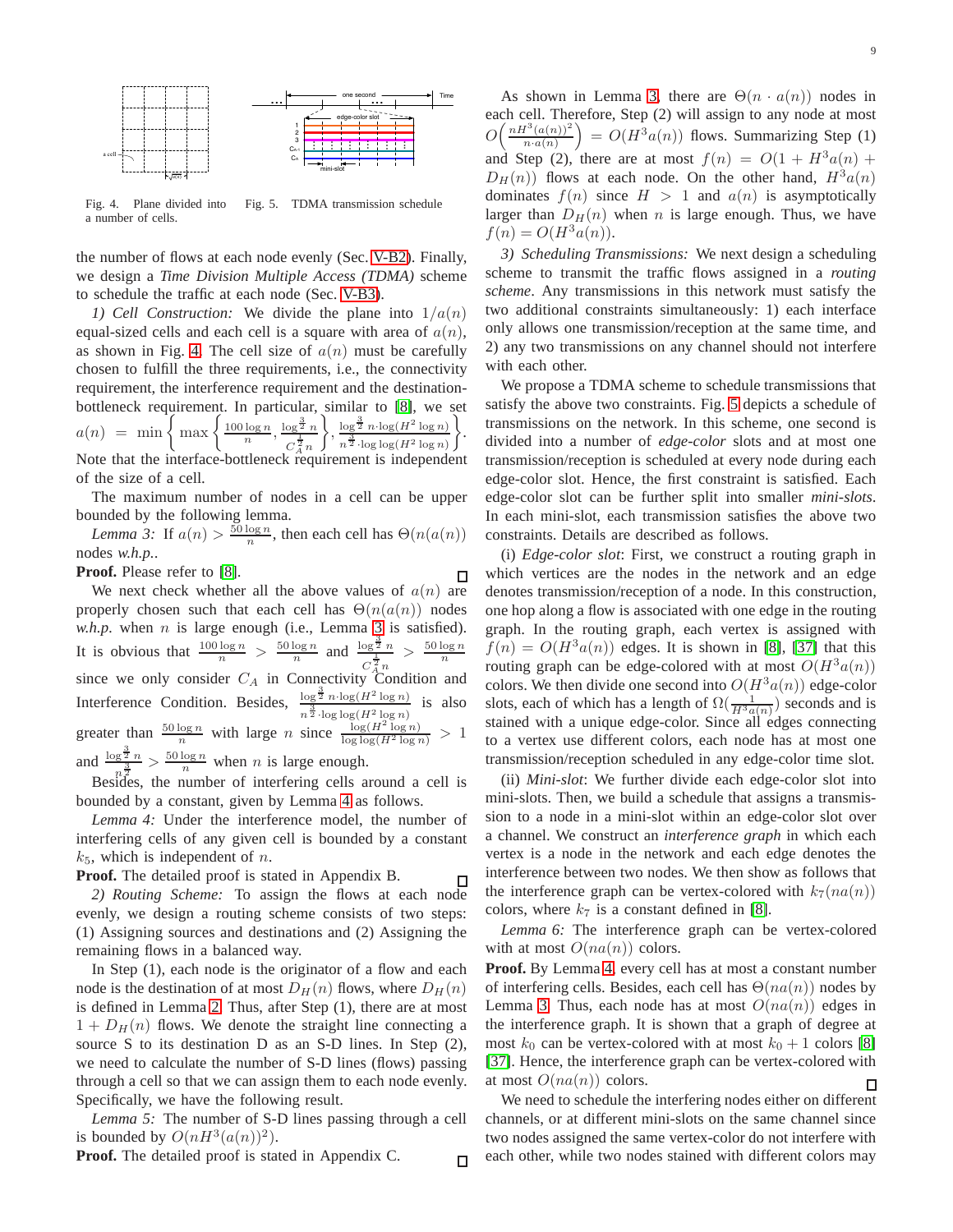interfere with each other. We divide each edge-color slot into l  $k_7na(n)$  $\frac{na(n)}{C_A}$ mini-slots on every channel, and assign the minislots on each channel from 1 to  $\left[\frac{k_7na(n)}{C_A}\right]$  $\frac{na(n)}{C_A}$ . A node assigned with a color  $s, 1 \leq s \leq k_7 n a(n)$ , is allowed to transmit in mini-slot  $\left[\frac{s}{C_A}\right]$  on channel (s mod  $C_A$ ) + 1.

We next prove the constructive lower bounds of the capacity.

<span id="page-9-2"></span>*Proposition 5:* The achievable per-node throughput capacity  $\lambda_a$  contributed by ad hoc communications is as follows.

- 1) When Connectivity requirement dominates,  $\lambda_a$  is  $\Omega\left(\frac{n_{W_A}}{H^3 \log^2 n}\right)$  bits/sec;
- 2) When Interference requirement dominates,  $\lambda_a$  is  $\Omega\left(\frac{nW_A}{1}\right)$  $H^3C_A^{\frac{1}{2}}\log^{\frac{3}{2}}n$ bits/sec;
- 3) When Destination-bottleneck requirement dominates,  $\lambda_a$ is  $\Omega\left(\frac{n^{\frac{3}{2}}\log\log(H^2\log n)W_A}{\log n}\right)$  $C_A H^3 \log^{\frac{3}{2}} n \cdot \log(H^2 \log n)$ bits/sec;
- 4) When Interface-bottleneck requirement dominates,  $\lambda_a$  is  $\Omega\big(\frac{W_A}{C_A}\big).$

**Proof.** Since each edge-color slot with a length of  $\Omega\left(\frac{1}{H^3a(n)}\right)$ seconds is divided into  $\left[\frac{k_7na(n)}{C_A}\right]$  mini-slots over every chan- $C_A$ nel, each mini-slot has a length of  $\Omega\left(\left(\frac{1}{H^3 a(n)}\right) / \left[\frac{k_7 n a(n)}{C_A}\right]\right)$  $\frac{na(n)}{C_A}$ seconds. Besides, each channel can transmit at the rate of  $\frac{W_A}{C_A}$  bits/sec, in each mini-slot,  $\lambda_a = \Omega \Big( \frac{W_A}{C_A H^3 a(n)} \Big)$  $\frac{W_A}{C_A H^3 a(n) \cdot \left\lceil \frac{k_7 n a(n)}{C_A} \right\rceil}$ bits can be transported. Since  $\left[\frac{k_7na(n)}{C_A}\right]$  $\left| \frac{na(n)}{C_A} \right| \leq \frac{k_7na(n)}{C_A}$  $\frac{na(n)}{C_A}+1$ , we have  $\lambda_a = \Omega\left(\frac{W_A}{k_7 H^3 a^2(n) n + H^3 a(n) C_A}\right)$  bits/sec. Thus,  $\lambda_a =$  $\Omega\left(MIN_{O}\left(\frac{W_{A}}{H^{3}a^{2}(n)n}, \frac{W_{A}}{H^{3}a(n)C_{A}}\right)\right)$  bits/sec. Recall that  $a(n)$ 3 3  $\left\}, \frac{\log^{\frac{3}{2}} n \cdot \log(H^2 \log n)}{2} \right\}$ is min  $\left\{\max\left\{\frac{100\log n}{n},\frac{\log^{\frac{3}{2}}n}{\log^{\frac{1}{2}}}\right\}\right\}$  $\}$ . Substi- $C_A^{\frac{1}{2}}n$  $n^{\frac{3}{2}}\cdot \log\log(H^2\log n)$ tuting the three values to  $\lambda_a^{\text{}}$ , we have the results 1), 2) and 3). Besides, each interface can support the rate of  $\frac{W_A}{C_A}$  bits/sec. Thus,  $\lambda_a = \Omega(\frac{W_A}{C_A})$ , which is the result 4). □

#### <span id="page-9-1"></span>*C. Aggregate Throughput Capacity*

It is shown in [\[14\]](#page-13-7) that the total traffic of ad hoc communications is  $n\pi H^2 r^2(n)\lambda_a$ . Combining Propositions [1,](#page-7-1) [2,](#page-7-3) [3,](#page-7-4) and [5](#page-9-2) with the total traffic leads to the following theorem.

*Theorem 3:* The aggregate throughput capacity of the network contributed by ad hoc communications is

- 1) When Connectivity requirement dominates,  $T_A$  is  $\Theta(\frac{nW_A}{H \log n})$  bits/sec.
- 2) When Interference requirement dominates,  $T_A$  is  $\Theta\left(\frac{nW_A}{C_A^{\frac{1}{2}}H\log^{\frac{1}{2}}n}\right)$  bits/sec.
- 3) When Destination-bottleneck requirement dominates,  $T_A$  is  $\Theta\left(\frac{n^{\frac{3}{2}}\log\log(H^2\log n)W_A}{\alpha\right)$  $C_A H \log^{\frac{1}{2}} n \cdot \log(H^2 \log n)$ ) bits/sec.
- 4) When Interface-bottleneck requirement dominates,  $T_A$  is  $\Theta(H^2 \log n \cdot \frac{W_A}{C_A})$  bits/sec.

# <span id="page-9-0"></span>VI. CAPACITY CONTRIBUTED BY INFRASTRUCTURE COMMUNICATIONS

We first derive the upper bounds of the capacity in Section [VI-A](#page-9-3) and give the constructive lower bounds of the capacity in Section [VI-B.](#page-9-4) We give the aggregate capacity contributed by infrastructure communications in Section [VI-C.](#page-10-1) Finally, Section [VI-D](#page-10-2) gives the proof of Theorem [1](#page-4-4) and Theorem [2.](#page-5-0)

# <span id="page-9-3"></span>*A. Upper Bounds of Network Capacity Contributed by Infrastructure Communications*

We derive the upper bounds of the throughput capacity contributed by infrastructure communications as follows.

*Proposition 6:* Under the H-max-hop routing scheme, the throughput capacity contributed by infrastructure communications, denoted by  $T_I$ , is:

- <span id="page-9-5"></span>(1) When  $C_I \leq m$ ,  $T_I = O(bW_I)$ .
- (2) When  $C_I > m$ ,  $T_I = O(b \frac{m}{C_I} W_I)$ .

**Proof.** Since each packet transmitted in the infrastructure mode will use both the uplink and the downlink communications, we only count once for the throughput capacity.

*Case (1) when*  $C_I \leq m$ . It is obvious that the m interfaces at each base station can support at most  $W_I$  bandwidth. In other words, the  $C_I$  channels are fully utilized by the m interfaces. Counting all the b base stations, we have  $T_I = O(bW_I)$ .

*Case (2) when*  $C_I > m$ . The number of interfaces is smaller than the number of channels, implying that not all the  $C_I$  channels are fully used. In fact, at most m channels can be used at a time. Besides, each channel can support at most  $\frac{W_I}{C_I}$  bits/sec. Thus, each base station can support at most  $\frac{m}{C_1} \widetilde{W}_I$  bits/sec. Counting all the b base stations, we have  $T_I = \overrightarrow{O}(b \frac{m}{C_I} W_I).$  $\Box$ 

<span id="page-9-4"></span>*B. Constructive Lower Bounds of Network Capacity Contributed by Infrastructure Transmissions*

The lower bounds are proved by constructing a routing scheme and a transmission scheduling scheme on a regulartessellated BS network. The derived orders of the lower bounds are the same as the orders of the upper bounds, implying that the upper bounds are tight.

*1) BS-Cell Construction by Regular Tessellation:* There are b base stations regularly placed in the plane dividing the plane into a number of equal-sized *BS-cells*. Note that the size of each *BS-cell* may not be necessarily equal to the size of a *cell*. Besides, Lemma [4](#page-8-5) still holds even if the base stations are regularly placed in the plane. So, the number of interfering  $BS\text{-}cells$  is also bounded by a constant, denoted by  $k_8$ , which is also independent of b.

<span id="page-9-7"></span>*2) Routing and Scheduling Schemes:* The routing scheme for the infrastructure traffic is simple, i.e., to forward the traffic to a base station (uplink) and to forward the traffic from a base station (downlink). We propose the following TDMA scheduling scheme  $\Sigma_1$  to schedule the *BS-cells* to be active in a round-robin fashion.

- (1) Divide the plane into b equal-sized *BS-cells*.
- <span id="page-9-6"></span>(2) We group the b *BS-cells* into a number of clusters. Each cluster has  $(k_8 + 1)$  *BS-cells*. We then split the transmission time into a number of time frames. Each frame consists of  $(k_8 + 1)$  time slots that correspond to the number of *BS-cells* in each cluster. In each time slot, one *BS-cell* within each cluster becomes active to transmit and the *BS-cells* in each cluster take turns to be active.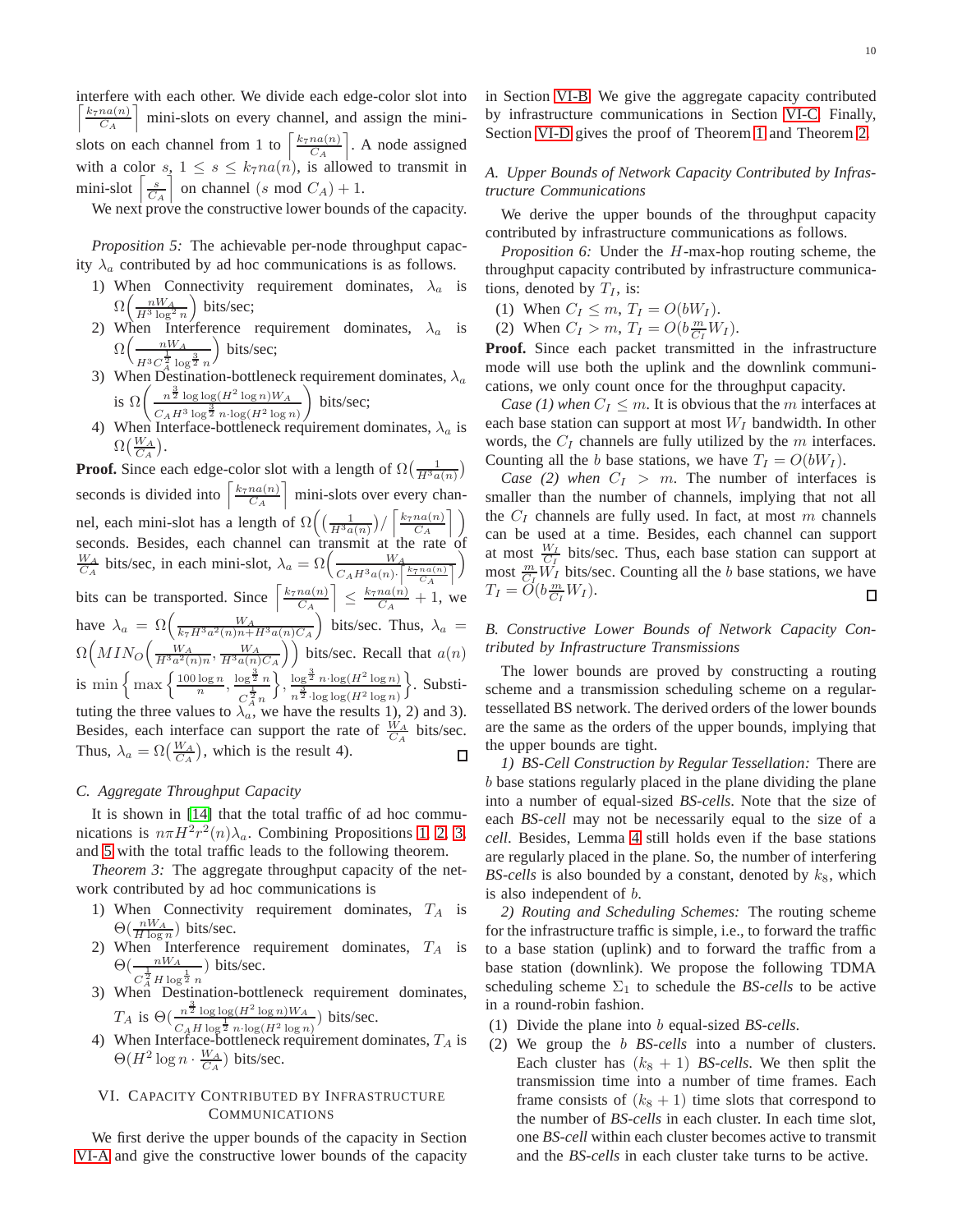*Proposition 7:* Under the TDMA scheme  $\Sigma_1$ , the throughput capacity  $T_I$ , is:

(1) When  $C_I \leq m$ ,  $T_I = \Omega(bW_I)$ .

(2) When  $C_I > m$ ,  $T_I = \Omega(b \frac{m}{C_I} W_I)$ .

**Proof.** Since each packet transmitted in the infrastructure mode will use both the uplink and the downlink, we only count once for throughput capacity.

*Case (1) when*  $C_I \leq m$ : Under  $\Sigma_1$ , each *BS-cell* is active every  $(k_8+1)$  time slots. When a *BS-cell* is active, there are at most  $C_I$  channels available. Thus, the total bandwidth of  $W_I$ of those  $C_I$  channels are fully used, implying that the per-cell throughput  $\lambda_i$  is lower bounded by  $\frac{W_I}{k_8+1}$ . Counting all the b base stations, we have  $T_I = \Omega(\frac{bW_I}{k_8+1})$ .

*Case (2) when*  $C_I > m$ : Similarly, each *BS-cell* is active to transmit every  $(k_8 + 1)$  time slots in case (2). But, when a *BS-cell* is active, only m channels available at a time and each channel can support at most  $\frac{W_I}{C_I}$  data rate. Thus, the per-cell throughput  $\lambda_i$  is lower bounded  $\frac{mW_I}{C_I(k_8+1)}$ . Counting all the b base stations, we have  $T_I = \Omega(\frac{bmW_I}{C_I(k_8+1)})$ .

## <span id="page-10-1"></span>*C. Aggregate Throughput Capacity*

Combining Proposition [6](#page-9-5) and Proposition [7,](#page-9-6) we have

*Theorem 4:* The aggregate throughput capacity of the network contributed by infrastructure communications is

(1) When  $C_I \leq m$ ,  $T_I = \Theta(bW_I)$ .

(2) When  $C_I > m$ ,  $T_I = \Theta(b \frac{m}{C_I} W_I)$ .

It is shown in Theorem [4](#page-10-3) that the optimal throughput capacity contributed by infrastructure communications  $T_I =$  $\Theta(bW_I)$  is achieved when  $C_I \leq m$ . Generally, we have  $C_I = m$ . If  $C_I \neq m$ , some interfaces are idle and wasted. It implies that to maximize  $T_I$ , we shall assign a dedicated interface per channel at each base station so that all the  $C_I$ channels can be fully utilized.

#### <span id="page-10-2"></span>*D. Proof of Theorem [1](#page-4-4) and Theorem [2](#page-5-0)*

We finally give the proof of Theorem [1](#page-4-4) as follows.

## **Proof of Theorem [1](#page-4-4)**

We first have the aggregate throughput capacity  $T = T_A +$  $T_I$ , where  $T_A$  is the aggregate capacity contributed by ad hoc communications and  $T_I$  is the aggregate capacity contributed by infrastructure communications given by given by Theorem [3](#page-9-7) and Theorem [4,](#page-10-3) respectively. Since there are at most  $n$  nodes in the network, we then divide  $T$  by  $n$  and finally have the results in Theorem [1.](#page-4-4) This completes the proof. П

We then derive the average delay of an *MC-IS* network contributed by ad hoc communications and infrastructure communications as follows.

## **Proof of Theorem [2](#page-5-0)**

We first derive the bound on the delay when the packets are transmitted in the infrastructure mode. As shown in [\[14\]](#page-13-7), the average delay for the packets transmitted in the infrastructure mode in an *SC-IS* network is bounded by  $\Theta(c)$ , where c is a constant depending on the transmitting capability of the base station. Different from an *SC-IS* network, where each base station is equipped with a single interface supporting at most one transmission at a time, each base station in an *MC-IS* network can support  $\min\{C_I, m\}$  simultaneous transmissions at a time. This is because when  $C_I \leq m$ , a base station with m interfaces can support at most  $C_I$  simultaneous transmissions; when  $C_I > m$ , a base station with m interfaces can support at most  $m$  simultaneous transmissions. Thus, the average delay for the packets transmitted in the infrastructure mode in an *MC-IS* network is bounded by  $\Theta(\frac{c}{\min\{C_I, m\}})$ .

We then derive the bound on the delay when the packets are transmitted in ad hoc mode. The expectation of  $h$  under H-max-hop routing strategy is bounded by  $\Theta(H)$  as proved by Lemma [1.](#page-6-3) Since the time spent by a packet at each relay is bounded by  $c_1$ , the average delay is of the same order as the average number of hops, i.e.,  $D = c_1 \cdot \overline{h} = \Theta(H)$ . It is shown in the proof of Lemma [2](#page-7-2) that the number of transmitters in the ad hoc mode is  $\pi H^2 \log n$  w.h.p. Then the number of transmitters in the infrastructure mode is  $(n - \pi H^2 \log n)$  *w.h.p.* After applying the above analysis, we have the average delay of all packets  $D = \Theta\left(\frac{\pi H^2 \log n \cdot H + (n - \pi H^2 \log n) \cdot \frac{c}{\min\{C_I, m\}}}{n}\right)$ . Note that  $\frac{n-\pi H^2 \log n}{n}$  is bounded by  $\Theta(1)$ . Thus, we have Theorem [2.](#page-5-0)  $\Box$ 

## VII. DISCUSSIONS AND IMPLICATIONS

<span id="page-10-3"></span><span id="page-10-0"></span>In this section, we first extend our analysis to the scenarios of using directional antennas in *MC-IS* networks in Section [VII-A.](#page-10-4) We then discuss the impacts of mobility models in Section [VII-B.](#page-12-2) Finally, we present the implications of our *MC-IS* networks in Section [VII-C.](#page-12-0)

#### <span id="page-10-4"></span>*A. Using Directional Antennas in MC-IS networks*

Conventional wireless networks assume that each node is equipped with an *omni-directional* antenna, which radiates signals in all directions including some undesired directions. Recent studies such as [\[38\]](#page-14-18), [\[39\]](#page-14-19) show that applying directional antennas instead of omni-directional antennas to wireless networks can greatly improve the network capacity. The performance improvement mainly owes to the reduction in the interference from undesired directions since directional antennas concentrate radio signals on the desired directions. Although directional antennas have numerous advantages, the bulky size and the impacts of directionality also restrict the application of directional antennas to wireless networks. However, with the evolution of wireless communication technologies, these challenging issues will finally be solved. In fact, a directional antenna has become a necessity in order to compensate for the tremendous signal attenuation in millimeter-wave (mmWave) communication systems [\[40\]](#page-14-20). It is feasible to deploy directional antennas at both base stations and mobile devices in mmWave communication systems since their size will be quite compact due to the fact that the antenna size is inversely proportional to the radio frequency (the frequency band is ranging from 30GHz to 300GHz in mmWave communication systems [\[41\]](#page-14-21)).

We extend our analysis on an *MC-IS* network with omnidirectional antennas (in the previous part of this paper) to that with directional antennas. In particular, we name an *MC-IS* network equipped with directional antennas as an *MC-IS-DA*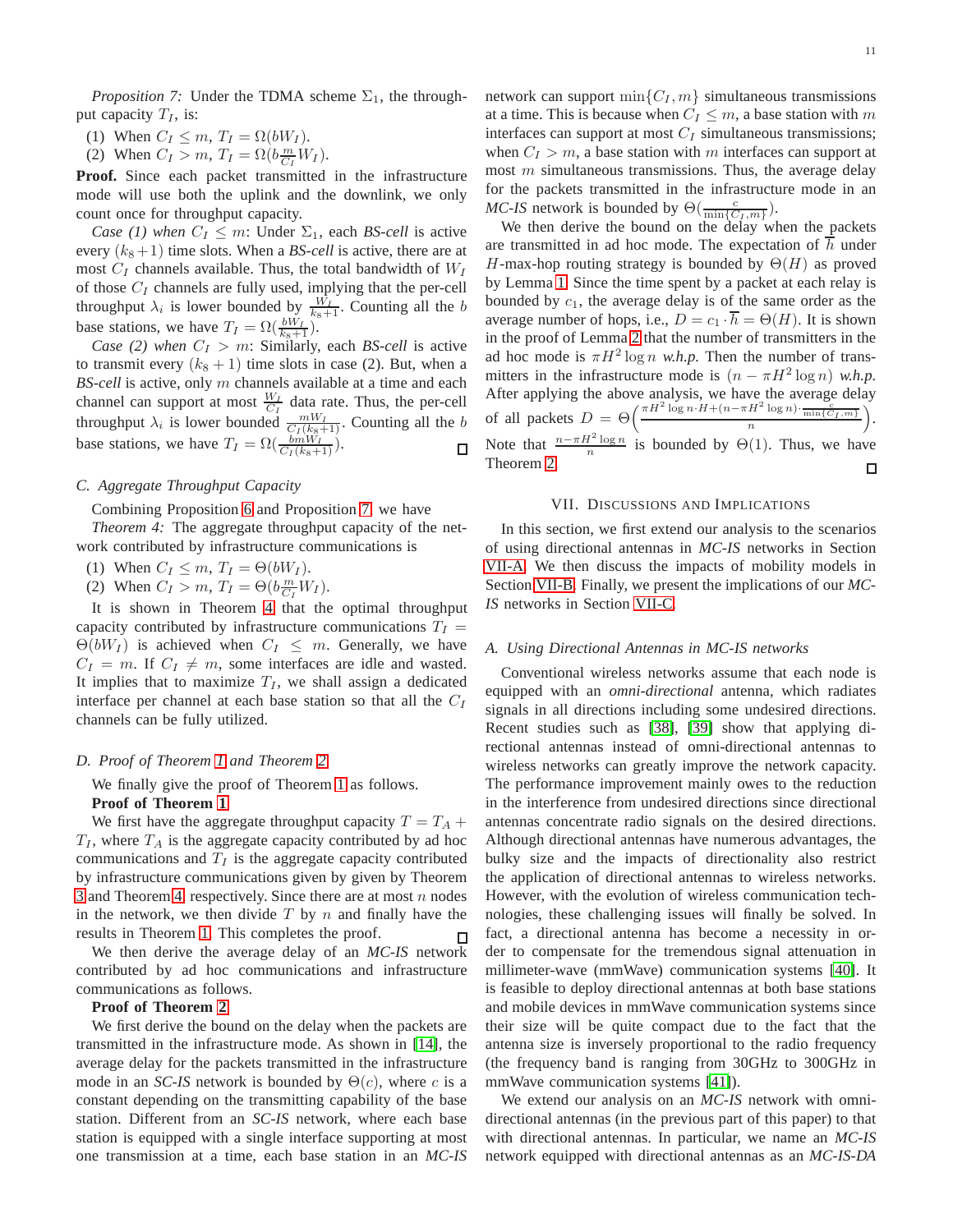

<span id="page-11-0"></span>Fig. 6. Network topology of an *MC-IS-DA* network in a *BS-cell*

network. Fig. [6](#page-11-0) shows an example of *MC-IS-DA* networks, in which each base station is equipped with multiple directional antennas and each common node is equipped with a single directional antenna. Similar to an *MC-IS* network, there are two types of communications in an *MC-IS-DA* network: *ad hoc communications* between common nodes and *infrastructure communications* between a common node and a base station. Differently, both ad hoc communications and infrastructure communications in an *MC-IS-DA* network consist of *directional communication links* only.

In this paper, we consider a *flat-top* antenna model [\[9\]](#page-13-4), [\[38\]](#page-14-18), [\[42\]](#page-14-22), in which sidelobes and backlobes are ignored. Our antenna model assumes that a directional antenna gain is within a specific angle, i.e., the beamwidth of the antenna, which is ranging from 0 to  $\pi$ . The gain outside the beamwidth is assumed to be zero. In our *MC-IS* network, each common node is mounted with a single interface, which is equipped with a directional antenna with beamwidth  $\phi$ . Each base station is mounted with  $m$  interfaces, each of which is equipped with a directional antenna with beamwidth  $\theta$ , where each directional antenna at each base station is identical. Note that the beamwidth  $\phi$  of an antenna at a common node is not necessarily equal to the beamwidth  $\theta$  of that at a base station.

*1. Capacity of an MC-IS-DA network*

The capacity of an *MC-IS-DA* network contributed by infrastructure communications is the same as that of an *MC-IS* network. However, an *MC-IS-DA* network has different capacity regions on the per-node throughput capacity  $\lambda_a$  from an *MC-IS* network.

*Corollary 1:* The per-node throughput λ for an *MC-IS-DA* network has four regions as follows.

- <span id="page-11-1"></span>i) When *Connectivity Condition* is satisfied,  $\lambda = \Theta \left( \frac{4\pi^2}{\phi^2} \cdot \frac{W_A}{H \log n} \right) + \Theta \left( \min \left\{ \frac{h}{n}, \frac{bm}{nC_I} \right\} W_I \right)$ , where  $\lambda_a = \Theta \left( \frac{4\pi^2}{\phi^2} \cdot \frac{W_A}{H \log n} \right)$  and  $\lambda_i = \Theta \left( \min \left\{ \frac{h}{n}, \frac{bm}{nC_I} \right\} W_I \right)$ ;
- ii) When *Interference Condition* is satisfied,  $\lambda = \Theta\left(\frac{2\pi}{\phi} \cdot \frac{2\pi}{\phi}\right)$  $W$ .  $\mathbf{r}$

$$
\frac{W_A}{C_A^{\frac{1}{2}}H \log^{\frac{1}{2}} n} + \Theta(\min\{\frac{b}{n}, \frac{bm}{nC_I}\}W_I), \text{ where } \lambda_a = \Theta\left(\frac{2\pi}{\pi}, \frac{W_A}{C_A^{\frac{1}{2}}H \log^{\frac{1}{2}} n}\right) \text{ and } \lambda_i = \Theta\left(\min\{\frac{b}{n}, \frac{bm}{nC_I}\}W_I\right);
$$

iii) When *Destination-bottleneck Condition* is satisfied, 
$$
\lambda =
$$
  
\n
$$
\Theta\left(\frac{n^{\frac{1}{2}} \log \log(H^2 \log n) W_A}{C_A H \log^{\frac{1}{2}} n \cdot \log(H^2 \log n)}\right) + \Theta(\min\{\frac{b}{n}, \frac{bm}{nC_I}\} W_I),
$$
\nwhere  $\lambda_a = \Theta\left(\frac{n^{\frac{1}{2}} \log \log(H^2 \log n) W_A}{C_A H \log^{\frac{1}{2}} n \cdot \log(H^2 \log n)}\right)$  and  $\lambda_i = \Theta(\min\{\frac{b}{n}, \frac{bm}{nC_I}\} W_I);$ 

iv) When *Interface-bottleneck Condition* is satisfied, 
$$
\lambda = \Theta\left(H^2 \frac{\log n}{n} \cdot \frac{WA}{CA}\right) + \Theta(\min\{\frac{b}{n}, \frac{bm}{nC_I}\}W_I)
$$
, where  $\lambda_a = \Theta\left(H^2 \frac{\log n}{n} \cdot \frac{WA}{CA}\right)$  and  $\lambda_i = \Theta\left(\min\{\frac{b}{n}, \frac{bm}{nC_I}\}W_I\right)$ .

 $\Box$ 

**Proof.** The detailed proof is presented in [\[43\]](#page-14-23).

As shown in Corollary [1,](#page-11-1) an *MC-IS-DA* network has four capacity regions similar to an *MC-IS* network. However, compared with an *MC-IS* network, an *MC-IS-DA* network has the higher throughput capacity than an *MC-IS* network when *Connectivity* requirement and *Interference* requirement dominate. In particular, when *Connectivity Condition* is satisfied, an *MC-IS-DA* network has a capacity gain  $\frac{4\pi^2}{\phi^2}$  over an *MC-IS* network. When *Interference Condition* is satisfied, an *MC-IS-DA* network has a capacity gain  $\frac{2\pi}{\phi}$  over an *MC-IS* network. This result implies that using directional antennas in an *MC-IS* network can significantly improve the capacity contributed by ad hoc communications. The capacity improvement may owe to the *improved network connectivity* and the *reduced interference*. One thing to note that the capacity of *MC-IS-DA* network contributed by infrastructure communications  $\lambda_i$  is the same as that of an *MC-IS* network, implying that using directional antennas at base stations will not improve the capacity. However, our following analysis will prove that using directional antennas at base stations can significantly reduce the delay contributed by infrastructure communications.

*2. Delay of an MC-IS-DA network*

Recall in Section [VI-C](#page-10-1) that  $C_I \leq m$  so that the maximum throughput capacity contributed by infrastructure communications can be achieved. We usually have  $C_I = m$  so that there is no waste of interfaces, implying that we shall assign a dedicated interface per channel at each base station so that all the  $C_I$  channels can be fully utilized. However, as the radio spectrum is becoming more congested and scarce [\[44\]](#page-14-24), it is extravagant and impractical to let  $C_I = m$ . Thus, we extend our analysis to the case with  $C_I < m$ .

We first equally divide m antennas into  $\kappa$  groups, each of which has  $\frac{m}{\kappa}$  antennas (*m* is assumed to be divisible by  $\kappa$ though this analysis can be easily extended to the case that  $m$ is not divisible by  $\kappa$ ). Within each group, the  $\frac{m}{\kappa}$  antennas are pointed to the same direction so that their beams cover each other, as shown in Fig. [6.](#page-11-0) We name each group of antennas as a *sector*. It is obvious that each sector will cover  $\theta$ . There is no overlapping between any two adjacent sectors. Therefore, *there is no conflict between any transmissions from two adjacent sectors*. The conflict only happens between the antennas within the same sector. To avoid conflicts, we can assign  $C_I$  channels to the conflicting transmissions within the same sector. In an *MC-IS-DA* network, each base station with multiple directional antennas can support more simultaneous transmissions than that of a typical *MC-IS* network. Intuitively, an *MC-IS-DA* network can have a better performance than a typical *MC-IS* network. In particular, we have the following result.

<span id="page-11-2"></span>*Corollary 2:* The average delay of all packets in an extended *MC-IS* network is  $D = \Theta\left(\frac{H^3 \log n}{n}\right) + \Theta\left(\frac{c}{\sqrt{\frac{2\pi}{n}}} \right)$  ,  $\lfloor \frac{2\pi}{\theta} \rfloor \cdot C_I$ where  $D_a = \Theta\left(\frac{H^3 \log n}{n}\right)$  and  $D_i = \Theta\left(\frac{c}{\sqrt{\frac{2\pi}{n}}} \right)$  .  $\lfloor \frac{2\pi}{\theta} \rfloor \cdot C_I$ **Proof.** The detailed proof is presented in [\[43\]](#page-14-23).  $\Box$ 

It is shown in Corollary [2](#page-11-2) that using directional antennas at base stations in an *MC-IS* network can further reduce the average delay contributed by infrastructure communications  $D_i$  in the case  $C_I < m$  since obviously  $\left\lfloor \frac{2\pi}{\theta} \right\rfloor C_I > C_I$ . Besides, Corollary [2](#page-11-2) also shows that the narrower antenna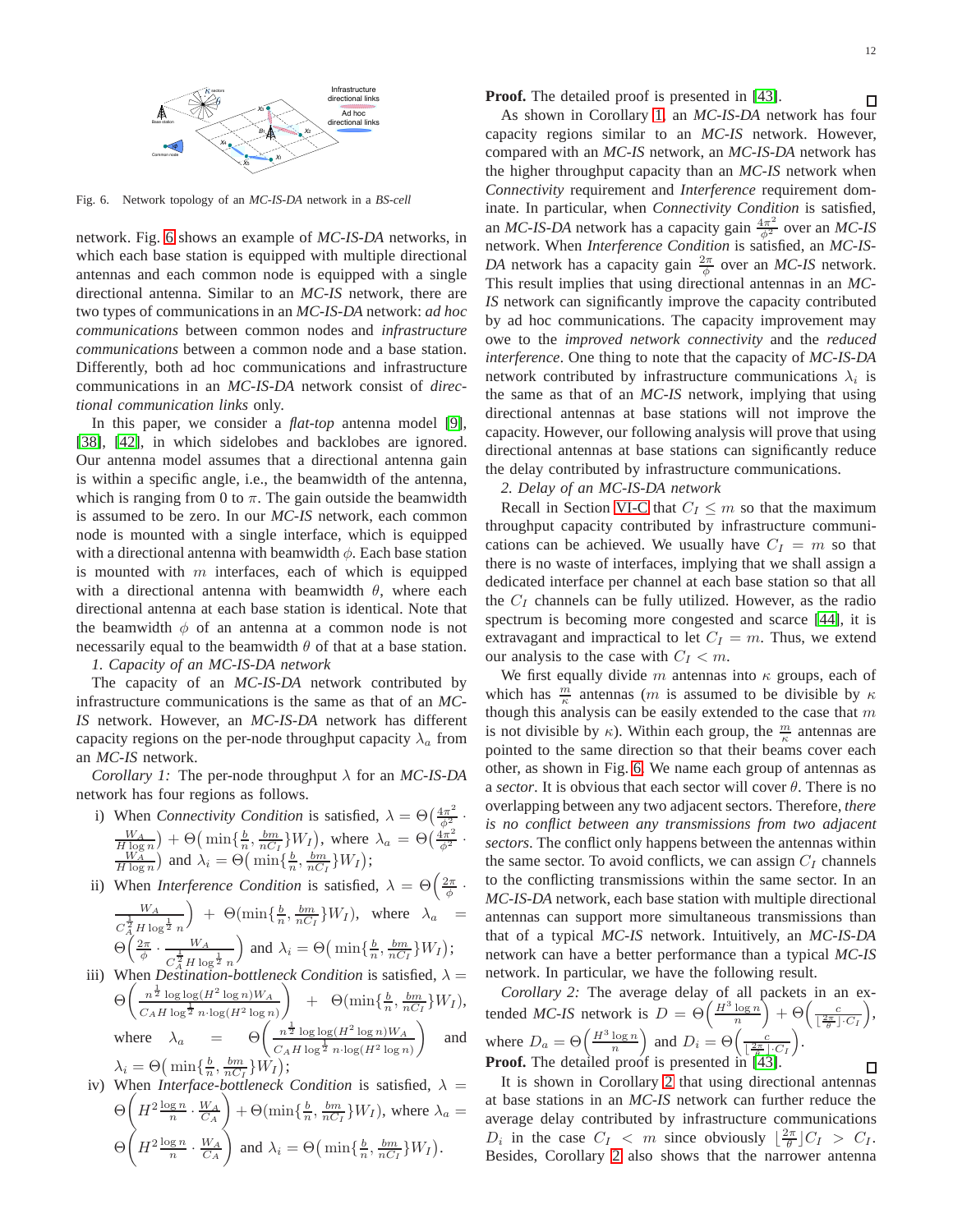beamwidth  $\theta$  is, the lower average delay  $D_i$  is. This result also implies that using directional antennas in an *MC-IS* network can significantly improve the spectrum reuse. For example, suppose that we only have only one channel available, i.e.  $C_I = 1$ , which can only be used by one omni-directional antenna in an *MC-IS* network. However, in an *MC-IS-DA* network where each base station is equipped with 12 directional antennas each with beamwidth  $\frac{\pi}{6}$  (i.e., 30<sup>o</sup>), this single channel can be simultaneously used by 12 antennas.

#### <span id="page-12-2"></span>*B. Impacts of Mobility*

Multi-hop and short-ranged ad hoc communications inevitably result in the low throughput and the high delay due to the interference among multiple concurrent transmissions and the time spent on multi-hop relays. As shown in [\[45\]](#page-14-25), to allow a mobile node to serve as the relay between the source and the destination can greatly reduce the interference and consequently lead to the higher throughput than the network without mobile relays. In *MC-IS* networks, we can also employ mobile nodes to serve as the relays similar to [\[45\]](#page-14-25). Note that the mobility can only be applied to *common* nodes instead of *base stations* since all the base stations are connected through a wired network and they are usually fixed. When there is the similar assumption on the mobile model (i.e. random walk) to [\[45\]](#page-14-25), we shall be able to derive the higher throughput capacity contributed by ad hoc communications, which shall be bounded by  $\Theta(W_A)$  as suggested in [\[45\]](#page-14-25).

In addition to random walk model, more realistic mobility models, such as random way-point model [\[46\]](#page-14-26) and Brownian motion model [\[47\]](#page-14-27). can also be used in our *MC-IS* networks. It is not the focus of our paper to consider mobility in our *MC-IS* networks due to the following reasons: (1) most of existing mobility models can be directly used in ad hoc communications in our *MC-IS* networks, which basically have the similar features to conventional ad hoc networks; (2) introducing mobile relay nodes to the network also brings the higher delay no matter which mobility model is used, as indicated in [\[3\]](#page-13-2), [\[47\]](#page-14-27). This is because it always takes a long time for relay nodes to move from the source to the destination.

## <span id="page-12-0"></span>*C. Implications of our results*

The penetration of wireless communications with mobile intelligent technologies is significantly changing our daily lives. It arises a diversity of scalable smart communication systems, e.g., wireless sensor networks (WSNs), smart grid and smart home [\[19\]](#page-14-3), [\[20\]](#page-14-4). The smart communication systems require smart devices (smart-phones, smart appliances, sensors, robots, surveillance devices) connected together. Due to the heterogeneity of devices and applications, heterogeneous traffics are generated. Take the smart grid as an example. It may require the narrower bandwidth to transmit power consumption information from smart meters to the operation center than that to transmit surveillance videos. The heterogeneity of the network performance requirements of various applications leads to the new research challenges in this area [\[48\]](#page-14-28), e.g., how to improve the throughput capacity by offloading the traffic at base stations. Our *MC-IS* networks *provide a* *solution* to the above raised challenges. When there are a large number of low-volume traffics, e.g., transmitting monitored temperature information from sensors to sinks in a WSN, we need to let ad hoc communications dominate, i.e.  $\lambda_a$  dominates  $\lambda_i$ , as implied from our results. On the other hand, when there are high-volume traffics, such as transmitting images or surveillance videos obtained from autonomous cameras to the controlling center of a smart grid, we need to let infrastructure communications dominate, i.e.  $\lambda_i$  dominates  $\lambda_a$ . When there are some hybrid traffics of high-volume data and low-volume data, we need to assign ad hoc communications and infrastructure communications proportionally. There is an interesting question: how to assign the traffics to either infrastructure communications or ad hoc communications according to different bandwidth requirements of various applications.

*Device-to-Device* (D2D) communications have recently attracted great attentions since this technology can offload the network traffic, improve the spectrum reuse and increase the throughput capacity [\[18\]](#page-14-2), [\[49\]](#page-14-29). However, there are a number of challenges in D2D networks, such as the interference management, relay management and the spectrum allocation. D2D networks have the common features of our *MC-IS* networks - there are two kinds of communications in a D2D network: (i) D2D communications between devices (similar to ad hoc communications in our *MC-IS* networks) and (ii) *cellular* communications between devices and base stations (similar to infrastructure communications in our *MC-IS* networks). Thus, our theoretical analysis on *MC-IS* networks can be used to analyze the performance of D2D networks. For example, we can allocate  $C_A$  channels for multi-hop D2D communications and allocate  $C_I$  channels for cellular communications in D2D networks. The throughput and the delay of D2D networks shall have the same bounds as our *MC-IS* networks. Meanwhile, our proposed H-max-hop routing scheme can be applied to D2D networks to solve the relay (routing) issues with multi-hop D2D communications [\[50\]](#page-14-30), [\[51\]](#page-14-31) since it is more practical than conventional ad hoc routing schemes, which often traverse the whole network while our  $H$ -max-hop routing scheme can localize the communications within H hops.

#### VIII. CONCLUSION

<span id="page-12-1"></span>In this paper, we propose a novel *MC-IS* network. We derive the upper bounds and lower bounds on the capacity of an *MC-IS* network. Besides, we find that an *MC-IS* network has a higher optimal capacity and the lower average delay than an *MC-AH* network and an *SC-AH* network. In addition, we show that an *MC-IS* network has the same optimal capacity as an *SC-IS* network while maintaining a lower average delay than an *SC-IS* network. Moreover, since each common node in an *MC-IS* network is equipped with a single interface only, we do not need to make too many changes to conventional ad hoc networks while obtaining high performance. We extend our analysis on an *MC-IS* network equipped with *omni-directional antennas* only to an *MC-IS* network equipped with *directional antennas* only, which are named as an *MC-IS-DA* network. We show that an *MC-IS-DA* network has an even lower delay of  $\frac{c}{\lfloor \frac{2\pi}{\theta} \rfloor \cdot C_I}$  compared with an *SC-IS* network and our *MC-IS* network.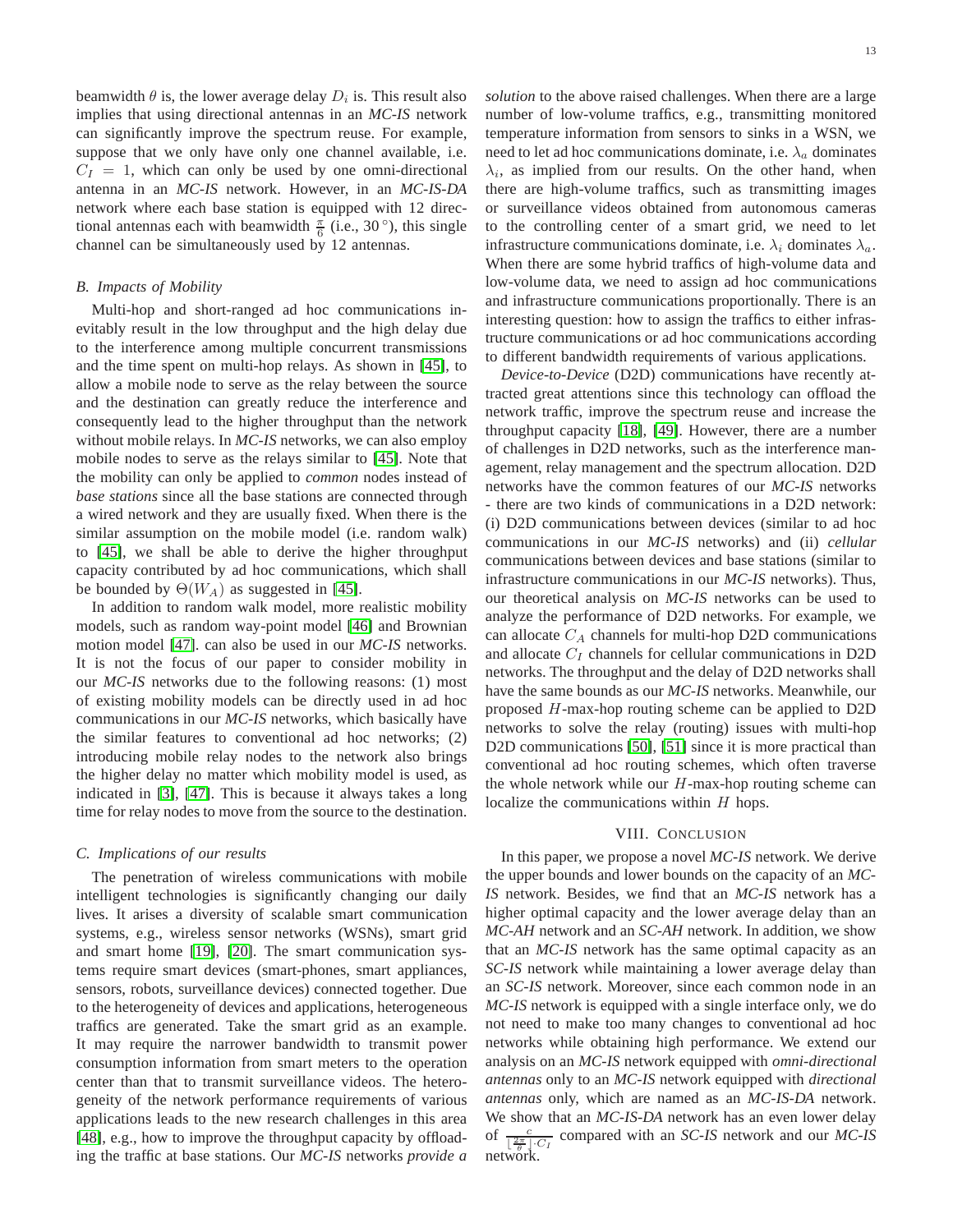The work described in this paper was partially supported by Macao Science and Technology Development Fund under Grant No. 096/2013/A3. The authors would like to thank Gordon K.-T. Hon for his constructive comments.

#### APPENDIX A

#### **Proof of Proposition [2](#page-7-3)**

Let the average distance between a source and a destination be  $\bar{l}$ , which is roughly bounded by  $\bar{h} \cdot r(n)$ . In the network with  $n$  nodes and under the  $H$ -max-hop routing scheme, there are at most  $n \cdot P(AH)$ , where  $P(AH)$  is the probability that a node transmits in ad hoc mode. Within any time period, we consider a bit b,  $1 \leq b \leq \lambda n P(AH)$ . We assume that bit b traverses  $h(b)$  hops on the path from the source to the destination, where the h-th hop traverses a distance of  $r(b, h)$ . It is obvious that the distance traversed by a bit from the source to the destination is no less than the length of the line jointing the source and the destination. Thus, after summarizing the traversing distance of all bits, we have  $\lambda_a \cdot n \overline{l} \cdot P(AH) \leq$  $\sum_{b=1}^{n\lambda_a P(AH)} \sum_{h=1}^{h(b)} r(b, h).$ 

Let  $T_h$  be the total number of hops traversed by all bits in a second and we have  $T_h = \sum_{b=1}^{n_{\lambda_a} P(AH)} h(b)$ . Since each node has one interface which can transmit at most  $\frac{W_A}{C_A}$ , the total number of bits that can be transmitted by all nodes over all interfaces are at most  $\frac{W_{A}n}{2CA}$ , i.e.,  $T_h \leq \frac{W_{A}n}{2CA}$ .

On the other hand, under the interference model, we have dist( $X_1 - X_2$ )  $\geq \frac{\Delta}{2}$ (dist( $X_3 - X_4$ ) + dist( $X_1 - X_2$ )), where  $X_1$  and  $X_3$  denote the transmitters and  $X_2$  and  $X_4$  denote the receivers. This in-equality implies that each hop consumes a disk of radiums  $\frac{\Delta}{2}$  times the length of the hop. Therefore, we have  $\sum_{b=1}^{n_{\lambda_a}} P(AH) \sum_{h=1}^{h(b)} \frac{\pi \Delta^2}{4} (r(b,h))^2 \leq W_A$ , which can be rewritten as

<span id="page-13-9"></span>
$$
\sum_{b=1}^{n\lambda_a P(AH)} \sum_{h=1}^{h(b)} \frac{1}{T_h} (r(b,h))^2 \le \frac{4W_A}{\pi \Delta^2 T_h}.
$$
 (3)

Since RHS of this in-equality is convex, we have

<span id="page-13-10"></span>
$$
\left(\sum_{b=1}^{n\lambda_a P(AH)} \sum_{h=1}^{h(b)} \frac{1}{T_h} r(b, h)\right)^2 \le \sum_{b=1}^{n\lambda_a P(AH)} \sum_{h=1}^{h(b)} \frac{1}{T_h} (r(b, h))^2.
$$
\n(4)

Joining Eq. [\(3\)](#page-13-9) and Eq. [\(4\)](#page-13-10), we have  $\sum_{b=1}^{n\lambda_a P(AH)} \sum_{h=1}^{h(b)} r(b,h) \leq$  $\frac{1}{2}$  $4W_AT_h$  $\frac{W_A T_h}{\pi \Delta^2}$ .

Since 
$$
T_h \leq \frac{W_{A^n}}{2C_A}
$$
, we have  $\sum_{b=1}^{n_{\lambda_a}P(AH)} \sum_{h=1}^{h(b)} r(b, h) \leq W_A \sqrt{\frac{2n}{\pi \Delta^2 C_A}}$ . Besides, since  $\lambda_a \cdot n\overline{l} \cdot P(AH) \leq$ 

$$
\sum_{b=1}^{n\lambda_a P(AH)} \sum_{h=1}^{h(b)} r(b, h),
$$
 we have  $\lambda_a \leq \frac{W_A \sqrt{\frac{2n}{\pi \Delta^2 C_A}}}{n\overline{l} \cdot P(AH)}$ 

 $W_A \sqrt{\frac{2n}{\pi \Delta^2}}$  $\frac{\sqrt{A}\sqrt{\frac{2}{\pi\Delta^2nC_A}}}{\pi H^3(r(n))^3}$ . Since  $r(n) > \sqrt{\frac{\log n}{\pi n}}$ , we  $W_A$  $\frac{W_A \sqrt{\pi \Delta^2 C_A}}{n \overline{h} r(n) \pi H^2(r(n))^2} \leq$ final prove the result. □

#### APPENDIX B

## **Proof of Lemma [4](#page-8-5)**

Consider any cell in Fig. [4.](#page-8-3) The distance between any transmitter and receiver within the cell can not be more than ≤

 $r_{\text{max}} = \sqrt{2a(n)}$ . Under the interference model, a transmission can be successful if no node within distance  $d_s = (1+\Delta)r_{\text{max}}$ of the receiver transmits at the same time. Therefore, all the interfering cells must be contained within a disk D. The number of cells contained in disk  $D$  is thus bounded by  $k_5 = \frac{(\sqrt{2}d_s)^2}{a(n)} = \frac{(\sqrt{2}(1+\Delta)r_{\text{max}})^2}{a(n)} = 4(1+\Delta)^2$ , which is a constant, independent of *n*.  $\Box$ 

# APPENDIX C

#### **Proof of Lemma [5](#page-8-7)**

Consider a cell S contained in a disk of radius  $R_0 =$  $\sqrt{a(n)}$  $rac{i(n)}{2}$ . Suppose  $S_i$  lies at distance x from the center of the disk. The angle  $\alpha$  subtended at  $S_i$  by the disk is no more than  $\frac{k_7}{x}$ .  $\frac{a(n)}{n}$  $\frac{(n)}{2}$ . It the destination node  $D_i$  is not located within the sector of angle  $\alpha$ , the line  $l_i$  cannot intersect the disk containing the cell S. Thus, the probability that  $L_i$  intersects the disk is no more than  $\frac{k_8H^2(r(n))^2}{r}$  $\frac{x}{x}$ .  $\sqrt{\frac{a(n)}{2}}$ .

Since each source node  $S_i$  is uniformly distributed in the plane of unit area, the probability density that  $S_i$  is at a distance  $x$  from the center of the disk is bounded by  $2\pi x$ . Besides,  $R_0 \leq x \leq H \cdot r(n)$ . In addition, to ensure the successful transmission, the transmission range  $r(n) \leq 4R_0 = \sqrt{8(a(n))}$ . As a result, we have  $P\left(L_i \text{ intersects } S \text{ and the transmission along } L_i \text{ is using bandwidth } \frac{W_A}{CA}\right)$  $\setminus$  $\int_{R_o}^{H \cdot r(n)} \frac{H^2}{x} \cdot ((a(n))^{\frac{3}{2}} \cdot 2\pi x dx \le k_6 H^3(a(n))^2.$  $\Box$ 

#### **REFERENCES**

- <span id="page-13-0"></span>[1] N. Lu and X. S. Shen, "Scaling laws for throughput capacity and delay in wireless networks - a survey," *IEEE Communications Surveys Tutorials*, vol. 16, no. 2, pp. 642–657, 2014.
- <span id="page-13-1"></span>[2] P. Gupta and P. R. Kumar, "The capacity of wireless networks," *IEEE Transactions on Information Theory*, vol. 46, no. 2, pp. 388 – 404, 2000.
- <span id="page-13-2"></span>[3] A. E. Gamal, J. Mammen, B. Prabhakar, and D. Shah, "Optimal throughput-delay scaling in wireless networks-part I: The fluid model," *IEEE Transactions on Information Theory*, vol. 52, no. 6, pp. 2568– 2592, 2006.
- <span id="page-13-3"></span>[4] A. Raniwala and T. Chiueh, "Architecture and algorithms for an IEEE 802.11-based multi-channel wireless mesh network," in *Proc. of IEEE INFOCOM*, 2005.
- [5] J. So and N. H. Vaidya, "Multi-channel MAC for ad hoc networks: Handling multi-channel hidden terminals using a single transceiver," in *Proc. of ACM MobiHoc*, 2004.
- [6] P. Bahl, R. Chandra, and J. Dunagan, "SSCH: Slotted seeded channel hopping for capacity improvement in ieee 802.11 ad-hoc wireless networks," in *Proc. of ACM Mobicom*, 2004.
- [7] R. Draves, J. Padhye, and B. Zill, "Routing in multi-radio, multi-hop wireless mesh networks," in *Proc. of ACM Mobicom*, 2004.
- <span id="page-13-5"></span>[8] P. Kyasanur and N. H. Vaidya, "Capacity of multichannel wireless networks: Impact of number of channels and interfaces," in *Proc. of ACM MobiCom*, 2005.
- <span id="page-13-4"></span>[9] H.-N. Dai, K.-W. Ng, R. C.-W. Wong, and M.-Y. Wu, "On the Capacity of Multi-Channel Wireless Networks Using Directional Antennas," in *Proc. of IEEE INFOCOM*, 2008.
- <span id="page-13-6"></span>[10] B. Liu, Z. Liu, and D. Towsley, "On the Capacity of Hybrid Wireless Networks," in *Proc. of IEEE INFOCOM*, 2003.
- [11] U. C. Kozat and L. Tassiulas, "Throughput capacity of random ad hoc networks with infrastructure support," in *Proc. of ACM MobiCom*, 2003.
- <span id="page-13-8"></span>[12] A. Zemlianov and G. D. Veciana, "Capacity of ad hoc wireless networks with infrastructure support," *IEEE Journal on Selected Areas in Communications*, vol. 23, pp. 657–667, 2005.
- [13] B. Liu, P. Thiran, and D. Towsley, "Capacity of a Wireless Ad Hoc Network With Infrastructure," in *Proc. of ACM MobiHoc*, 2007.
- <span id="page-13-7"></span>[14] P. Li, C. Zhang, and Y. Fang, "Capacity and delay of hybrid wireless broadband access networks," *IEEE Journal on Selected Areas in Communications (JSAC)*, vol. 27, pp. 117–125, 2009.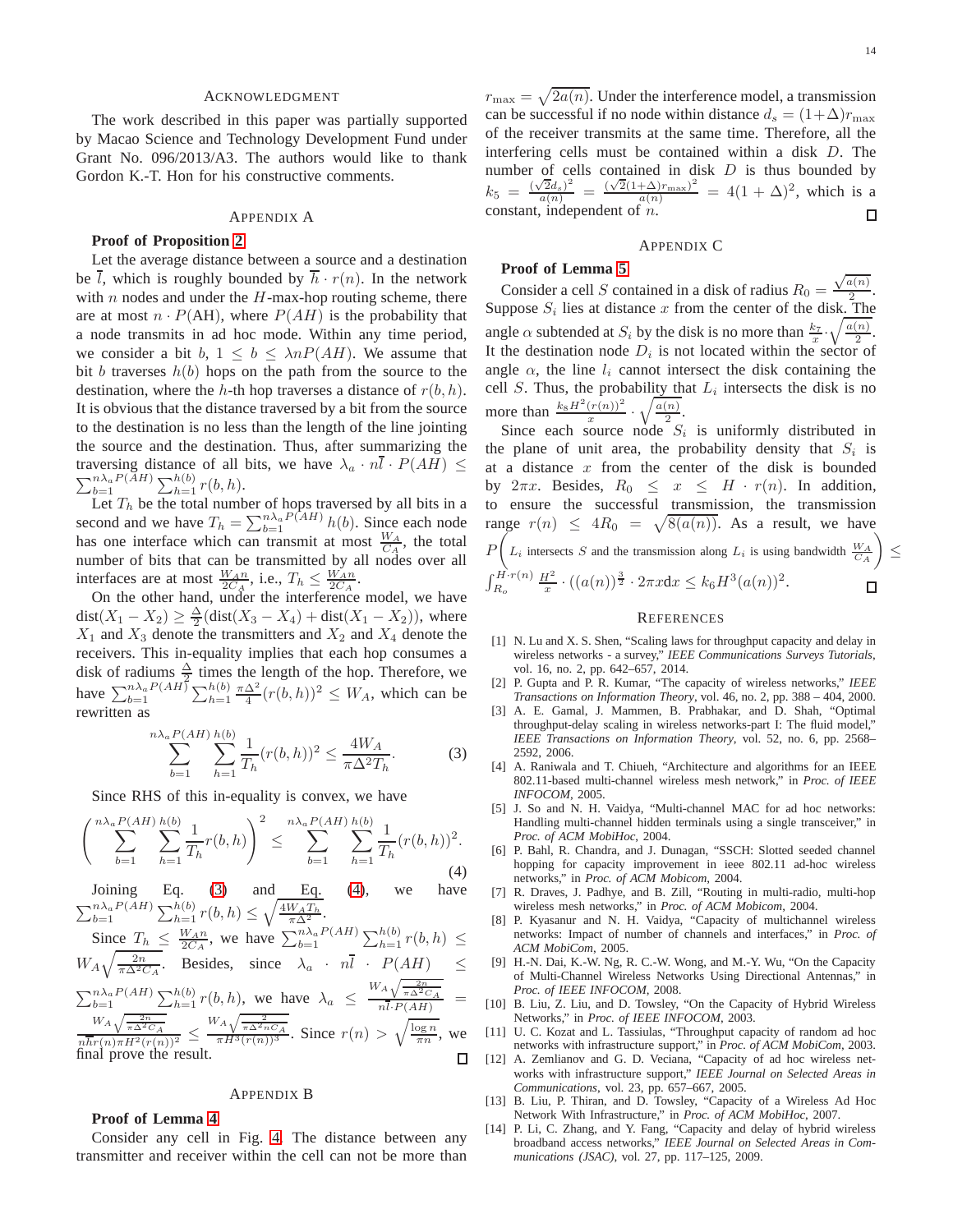- <span id="page-14-0"></span>[15] G. Zhang, Y. Xu, X. Wang, and M. Guizani, "Capacity of Hybrid Wireless Networks with Directional Antenna and Delay Constraint," *IEEE Transactions on Communications*, pp. 2097–2106, 2010.
- [16] P. Li and Y. Fang, "The capacity of heterogeneous wireless networks," in *Proc. of IEEE INFOCOM*, 2010.
- <span id="page-14-1"></span>[17] C. Xie, J. Li, X. Wang, X. Tian, Y. Zhang, and X. Wang, "Multicast capacity of wireless ad hoc networks with infrastructure support," in *Proc. of IEEE ICC*, 2012.
- <span id="page-14-2"></span>[18] A. Asadi, Q. Wang, and V. Mancuso, "A survey on device-to-device communication in cellular networks," *IEEE Communications Surveys Tutorials*, vol. 16, no. 4, pp. 1801–1819, Fourthquarter 2014.
- <span id="page-14-3"></span>[19] Y. Zhang, R. Yu, M. Nekovee, Y. Liu, S. Xie, and S. Gjessing, "Cognitive machine-to-machine communications: visions and potentials for the smart grid," *Network, IEEE*, vol. 26, no. 3, pp. 6–13, May 2012.
- <span id="page-14-4"></span>[20] Y. Yan, Y. Qian, H. Sharif, and D. Tipper, "A survey on smart grid communication infrastructures: Motivations, requirements and challenges," *Communications Surveys Tutorials, IEEE*, vol. 15, no. 1, pp. 5–20, 2013.
- <span id="page-14-5"></span>[21] G. R. MacCartney, M. K. Samimi, and T. S. Rappaport, "Exploiting directionality for millimeter-wave wireless system improvement," in *IEEE ICC*, 2015.
- <span id="page-14-6"></span>[22] D. M. Shila, Y. Cheng, and T. Anjali, "Throughput and delay analysis of hybrid wireless networks with multi-hop uplinks," in *INFOCOM*, 2011.
- <span id="page-14-7"></span>[23] P. Zhou, X. Wang, and R. Rao, "Asymptotic capacity of infrastructure wireless mesh networks," *IEEE Transactions on Mobile Computing*, vol. 7, no. 8, pp. 1011–1024, Aug 2008.
- [24] M. Mansoori and M. Mahdavi, "Asymptotic Throughput Capacity Analysis of Multi-Channel, Multi-Interface Wireless Mesh Networks," *Wireless Personal Communications*, vol. 68, no. 1, pp. 213–245, 2013.
- [25] W. Fu and D. Agrawal, "Capacity of hybrid wireless mesh networks with random aps," *IEEE Transactions on Mobile Computing*, vol. 12, no. 1, pp. 136–150, Jan 2013.
- [26] M. Mansoori and M. Mahdavi, "Throughput capacity analysis of large multi-channel, multi-interface random wireless mesh networks," *Performance Evaluation*, vol. 70, no. 1, pp. 45 – 76, 2013.
- [27] S. Chieochan and E. Hossain, "Channel Assignment for Throughput Optimization in Multichannel Multiradio Wireless Mesh Networks Using Network Coding," *IEEE Transactions on Mobile Computing*, vol. 12, no. 1, pp. 118–135, 2013.
- <span id="page-14-8"></span>[28] M. Mansoori, M. Mahdavi, and H. A. Khorasgani, "Performance analysis of large multi-interface wireless mesh networks with multi-different bandwidth channel," *IEEE Transactions on Mobile Computing*, vol. 15, no. 5, pp. 1237 – 1248, 2015.
- <span id="page-14-9"></span>[29] I. F. Akyildiz, X. Wang, and W. Wang, "Wireless mesh networks: a survey," *Computer Networks*, vol. 47, no. 4, pp. 445 – 487, 2005.
- <span id="page-14-10"></span>[30] M. Kodialam and T. Nandagopal, "Characterizing the capacity region in multi-radio multi-channel wireless mesh networks," in *Proc. of ACM MobiCom*, 2005.
- <span id="page-14-11"></span>[31] H.-N. Dai, R. C.-W. Wong, and Q. Zhao, "Multi-channel Wireless Networks with Infrastructure Support: Capacity and Delay," in *Proc. of IEEE International Conference on Communications (ICC)*, 2014.
- <span id="page-14-12"></span>[32] T. H. Cormen, C. E. Leiserson, R. L. Rivest, and C. Stein, *Introduction to Algorithms, second edition*, 3rd ed. MIT Press, 2009.
- <span id="page-14-13"></span>[33] T. S. Rappaport, *Wireless communications : principles and practice*, 2nd ed. Upper Saddle River, N.J.: Prentice Hall PTR, 2002.
- <span id="page-14-14"></span>[34] A. E. Gamal, J. Mammen, B. Prabhakar, and D. Shah, "Throughput-Delay Trade-offs in Wireless Networks, Part II: Constant-Size Packets," *IEEE Transactions on Information Theory*, vol. 52, no. 11, pp. 5111– 5116, 2006.
- <span id="page-14-15"></span>[35] R. Motwani and P. Raghavan, *Randomized Algorithms*. Cambridge University Press, 1995.
- <span id="page-14-16"></span>[36] M. Raab and A. Steger, "Balls into bins - A simple and tight analysis," in *Proc. of the Second International Workshop on Randomization and Approximation Techniques in Computer Science (RANDOM)*, 1998.
- <span id="page-14-17"></span>[37] D. B. West, *Introduction to graph theory*, 2nd ed. Upper Saddle River, N.J.: Prentice Hall PTR, 2001.
- <span id="page-14-18"></span>[38] S. Yi, Y. Pei, and S. Kalyanaraman, "On the capacity improvement of ad hoc wireless networks using directional antennas," in *MobiHoc*, 2003.
- <span id="page-14-19"></span>[39] P. Li, C. Zhang, and Y. Fang, "The Capacity of Wireless Ad Hoc Networks Using Directional Antennas," *IEEE Transactions on Mobile Computing*, vol. 10, no. 10, pp. 1374–1387, 2011.
- <span id="page-14-20"></span>[40] T. Rappaport, S. Sun, R. Mayzus, H. Zhao, Y. Azar, K. Wang, G. N. Wong, J. Schulz, M. Samimi, and F. Gutierrez, "Millimeter wave mobile communications for 5g cellular: It will work!" *IEEE Access*, vol. 1, pp. 335–349, 2013.
- <span id="page-14-21"></span>[41] J. Qiao, X. Shen, J. Mark, Q. Shen, Y. He, and L. Lei, "Enabling deviceto-device communications in millimeter-wave 5g cellular networks,"

*IEEE Communications Magazine*, vol. 53, no. 1, pp. 209–215, January 2015.

- <span id="page-14-22"></span>[42] T. Nitsche, C. Cordeiro, A. Flores, E. W. Knightly, E. Perahia, and J. C. Widmer, "IEEE 802.11ad: directional 60 GHz communication for multi-Gigabit-per-second Wi-Fi," *IEEE Communications Magazine*, vol. 52, no. 12, pp. 132–141, December 2014.
- <span id="page-14-23"></span>[43] H.-N. Dai, R. C.-W. Wong, and H. Wang, "On capacity and delay of multi-channel wireless networks with infrastructure support," Tech. Rep., April 2016. [Online]. Available:<http://arxiv.org/pdf/1604.02223v1.pdf>
- <span id="page-14-24"></span>[44] I. F. Akyildiz, W.-Y. Lee, M. C. Vuran, and S. Mohanty, "Next generation/dynamic spectrum access/cognitive radio wireless networks: A survey," *Comput. Netw.*, vol. 50, no. 13, pp. 2127–2159, Sept. 2006.
- <span id="page-14-25"></span>[45] M. Grossglauser and D. Tse, "Mobility increases the capacity of ad hoc wireless networks," *IEEE/ACM Transactions on Networking*, vol. 10, 2002.
- <span id="page-14-26"></span>[46] G. Sharma and R. Mazumdar, "Scaling laws for capacity and delay in wireless ad hoc networks with random mobility," in *Proc. of IEEE ICCefficiency of multi-hop device-to-device*, 2004.
- <span id="page-14-27"></span>[47] X. Lin, G. Sharma, R. Mazumdar, and N. Shroff, "Degenerate delaycapacity tradeoffs in ad-hoc networks with brownian mobility," *IEEE Transactions on Information Theory*, vol. 52, no. 6, pp. 2777–2784, June 2006.
- <span id="page-14-28"></span>[48] E. Khorov, A. Lyakhov, A. Krotov, and A. Guschin, "A survey on IEEE 802.11ah: An enabling networking technology for smart cities," *Computer Communications*, vol. 58, pp. 53 – 69, 2015.
- <span id="page-14-29"></span>[49] M. N. Tehrani, M. Uysal, and H. Yanikomeroglu, "Device-to-device communication in 5g cellular networks: challenges, solutions, and future directions," *IEEE Communications Magazine*, vol. 52, no. 5, pp. 86–92, May 2014.
- <span id="page-14-30"></span>[50] S.-W. Jeon, S.-N. Hong, M. Ji, and G. Caire, "Caching in wireless multihop device-to-device networks," in *IEEE ICC*, 2015.
- <span id="page-14-31"></span>[51] L. Wei, R. Q. Hu, Y. Qian, and G. Wu, "Energy-efficiency and spectrumefficiency of multi-hop device-to-device communications underlaying cellular networks," *IEEE Transactions on Vehicular Technology*, vol. 65, no. 1, pp. 367–380, 2016.



**Hong-Ning Dai** is an Associate Professor in Faculty of Information Technology at Macau University of Science and Technology. He obtained the Ph.D. degree in Computer Science and Engineering from Department of Computer Science and Engineering at the Chinese University of Hong Kong in 2008. He also received the B. Sc. and MPhil. degrees in Computer Science and Engineering from South China University of Technology. He also holds visiting positions at Department of Computer Science and Engineering, The Hong Kong University of Science

and Technology and School of Electrical Engineering and Telecommunications, the University of New South Wales, respectively. His research interests include wireless networks, mobile computing, and distributed systems.



**Raymond Chi-Wing Wong** received the BSc, MPhil and PhD degrees in Computer Science and Engineering in the Chinese University of Hong Kong (CUHK). He is now an Associate Professor of Computer Science and Engineering of the Hong Kong University of Science and Technology. His research interests include database, data mining and security.